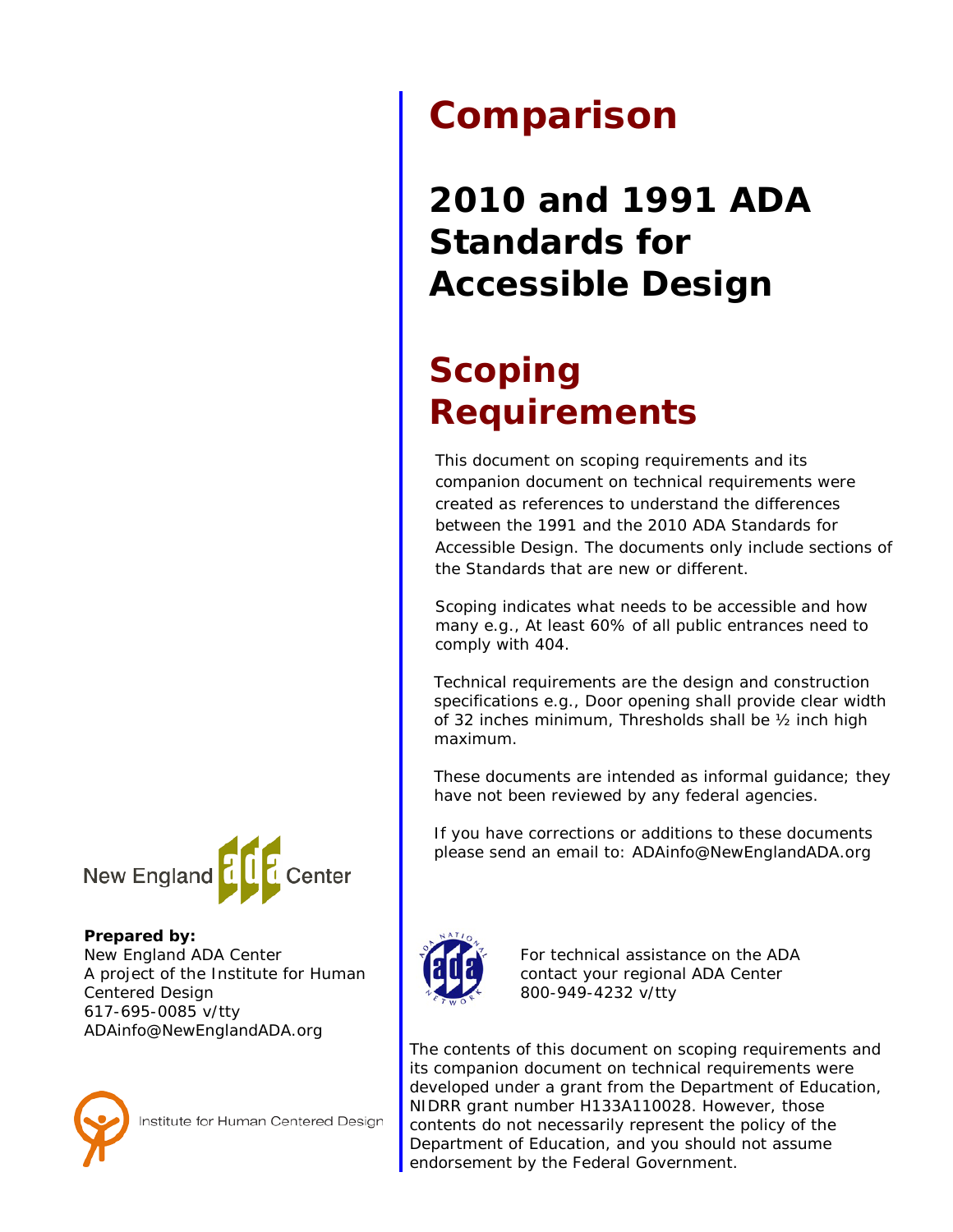### **ADA Chapter 2: Scoping Requirements**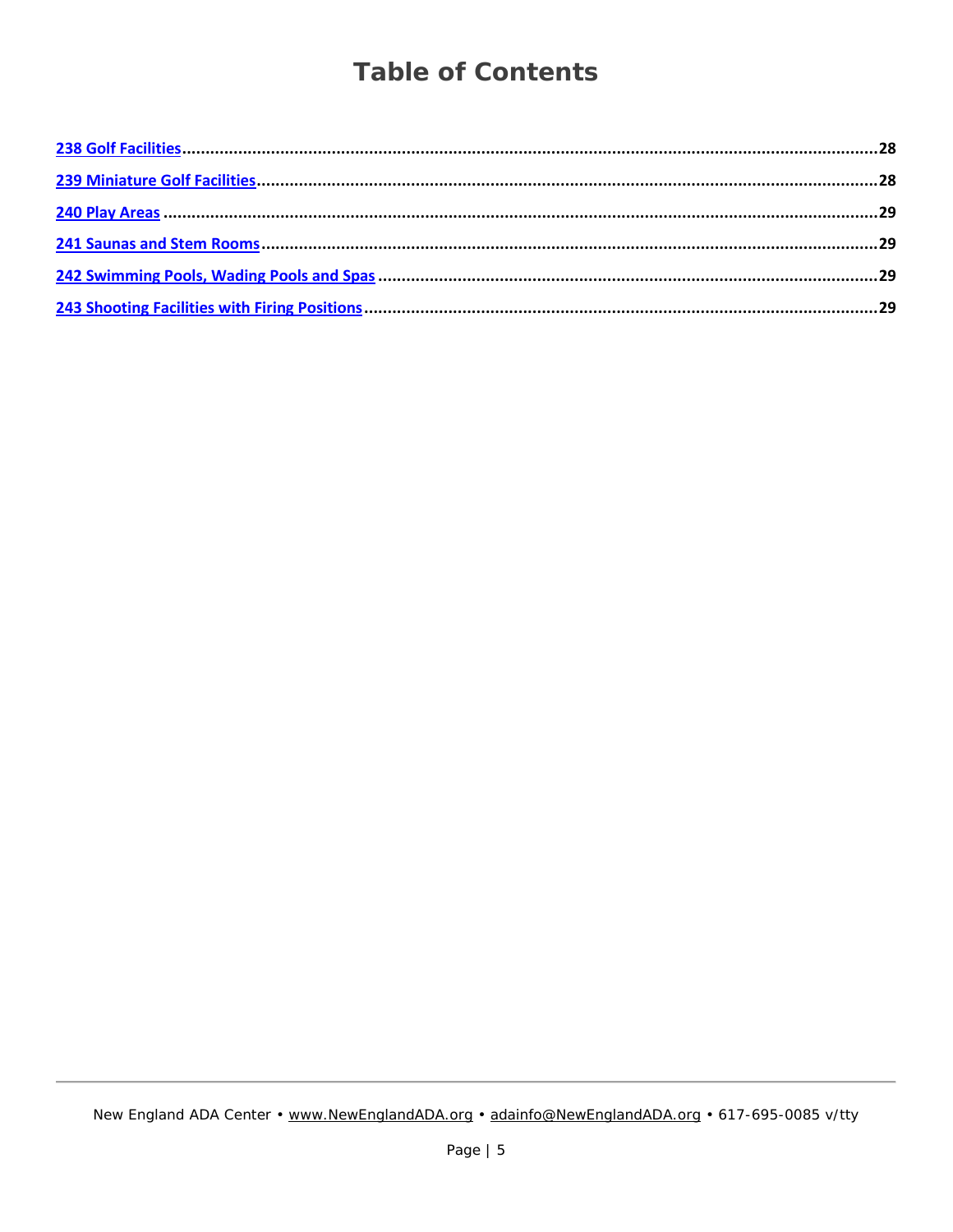<span id="page-5-2"></span><span id="page-5-1"></span><span id="page-5-0"></span>

| <b>ADA Scoping Requirement Comparison</b>                                                                                                                                                                                                                                                                                                                                                                                                                                                                |                                                                                                                                                                                                                                                                                                                                                                                                                                                                                                                                                                                                                                                                                                                 |                                                                                                                                    |
|----------------------------------------------------------------------------------------------------------------------------------------------------------------------------------------------------------------------------------------------------------------------------------------------------------------------------------------------------------------------------------------------------------------------------------------------------------------------------------------------------------|-----------------------------------------------------------------------------------------------------------------------------------------------------------------------------------------------------------------------------------------------------------------------------------------------------------------------------------------------------------------------------------------------------------------------------------------------------------------------------------------------------------------------------------------------------------------------------------------------------------------------------------------------------------------------------------------------------------------|------------------------------------------------------------------------------------------------------------------------------------|
| <b>1991 Standards for Accessible</b><br><b>Design</b>                                                                                                                                                                                                                                                                                                                                                                                                                                                    | <b>2010 Standards for Accessible</b><br><b>Design</b>                                                                                                                                                                                                                                                                                                                                                                                                                                                                                                                                                                                                                                                           | <b>What's New/Different</b>                                                                                                        |
| <b>4.1 Minimum Requirements</b>                                                                                                                                                                                                                                                                                                                                                                                                                                                                          | <b>Chapter 2: Scoping Requirements</b><br><b>203 General Exceptions</b>                                                                                                                                                                                                                                                                                                                                                                                                                                                                                                                                                                                                                                         |                                                                                                                                    |
| 4.1.1(3) Areas Used Only by Employees<br>as Work Areas:<br>Areas Used Only by Employees as Work<br>Areas. Areas that are used only as work<br>areas shall be designed and constructed so<br>that individuals with disabilities can<br>approach, enter, and exit the areas. These<br>guidelines do not require that any areas<br>used only as work areas be constructed to<br>permit maneuvering within the work area<br>or be constructed or equipped (i.e., with<br>racks or shelves) to be accessible. | 203.9 Employee Work Areas:<br>Spaces and elements within employee work<br>areas shall only be required to comply with<br>206.2.8, 207.1, and 215.3 and shall be<br>designed and constructed so that<br>individuals with disabilities can approach,<br>enter, and exit the employee work area.<br>Employee work areas, or portions of<br>employee work areas, other than raised<br>courtroom stations, that are less than 300<br>square feet $(28 \text{ m}^2)$ and elevated 7 inches<br>(180 mm) or more above the finish floor or<br>ground where the elevation is essential to<br>the function of the space shall not be<br>required to comply with these<br>requirements or to be on an accessible<br>route. | New: Requirements for<br>common use circulation<br>$(206.2.8)$ ; means of egress<br>$(207.1)$ ; visual alarm<br>connection (215.3) |
| 4.1.3(13) Controls and<br><b>Operating Mechanisms</b>                                                                                                                                                                                                                                                                                                                                                                                                                                                    | 205 Operable Parts                                                                                                                                                                                                                                                                                                                                                                                                                                                                                                                                                                                                                                                                                              |                                                                                                                                    |
| 4.1.3(13) Controls and operating<br>mechanisms in accessible spaces, along<br>accessible routes, or as parts of accessible<br>elements (for example, light switches and<br>dispenser controls) shall comply with 4.27.<br>4.27.3 Exception: These requirements do<br>not apply where the use of special<br>equipment dictates otherwise or where<br>electrical and communications systems<br>receptacles are not normally intended for<br>use by building occupants.                                     | 205.1 General: Operable parts on<br>accessible elements, accessible routes, and<br>in accessible rooms and spaces shall<br>comply with 309.<br><b>Exceptions:</b><br>1. Operable parts that are intended for use<br>only by service or maintenance personnel<br>shall not be required to comply with 309.                                                                                                                                                                                                                                                                                                                                                                                                       | Exception clarified and<br>organized in one location.                                                                              |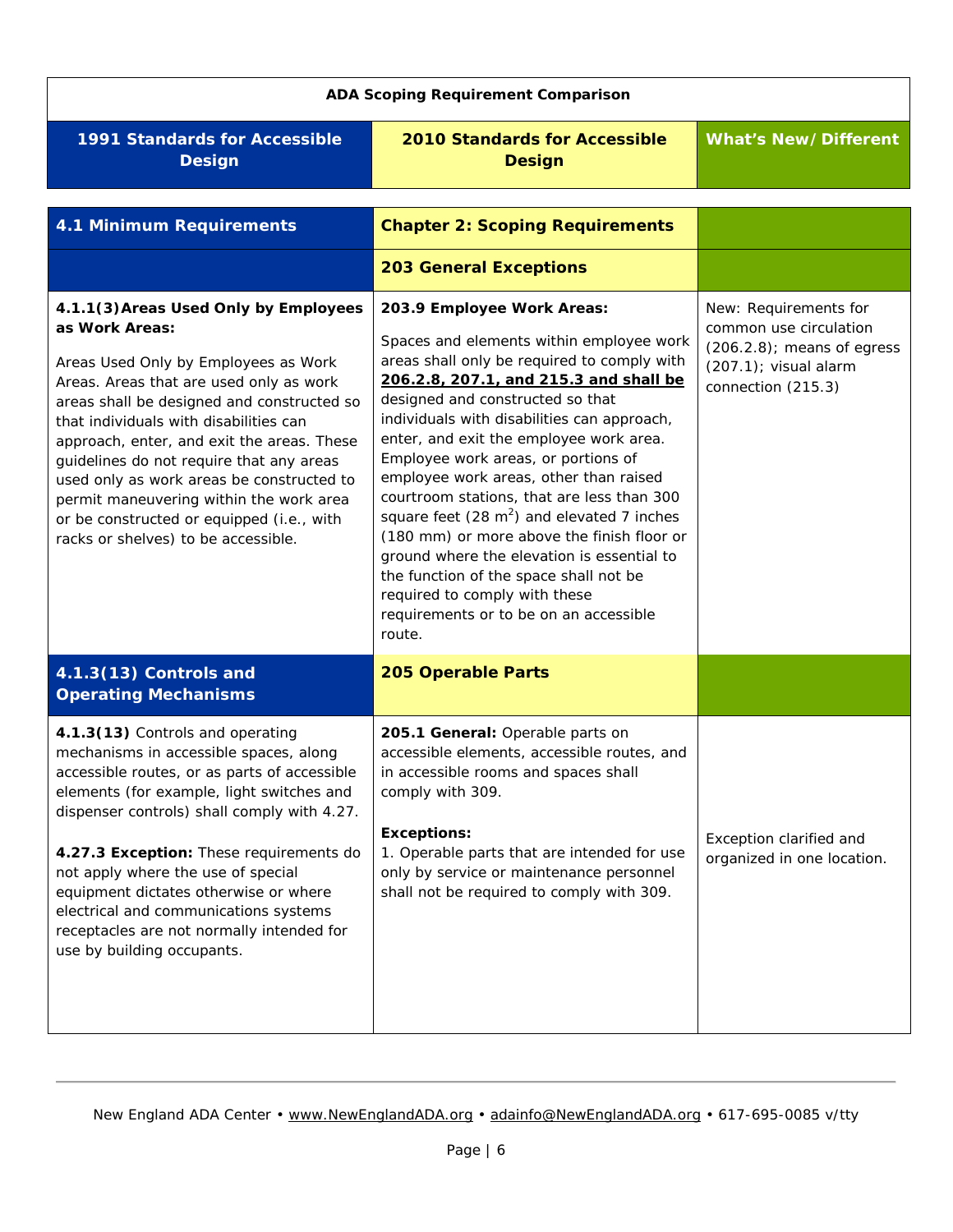<span id="page-6-5"></span><span id="page-6-4"></span><span id="page-6-3"></span><span id="page-6-2"></span><span id="page-6-1"></span><span id="page-6-0"></span>

| <b>ADA Scoping Requirement Comparison</b>                                                                                                                                                                                                                                                                                                                                                                                                                                                                                                                                                                                                                       |                                                                                                                                                                                                                                                 |                                                                                         |
|-----------------------------------------------------------------------------------------------------------------------------------------------------------------------------------------------------------------------------------------------------------------------------------------------------------------------------------------------------------------------------------------------------------------------------------------------------------------------------------------------------------------------------------------------------------------------------------------------------------------------------------------------------------------|-------------------------------------------------------------------------------------------------------------------------------------------------------------------------------------------------------------------------------------------------|-----------------------------------------------------------------------------------------|
| <b>1991 Standards for Accessible</b><br><b>Design</b>                                                                                                                                                                                                                                                                                                                                                                                                                                                                                                                                                                                                           | <b>2010 Standards for Accessible</b><br><b>Design</b>                                                                                                                                                                                           | <b>What's New/Different</b>                                                             |
|                                                                                                                                                                                                                                                                                                                                                                                                                                                                                                                                                                                                                                                                 | <b>206 Accessible Routes</b>                                                                                                                                                                                                                    |                                                                                         |
|                                                                                                                                                                                                                                                                                                                                                                                                                                                                                                                                                                                                                                                                 | 206.2.8 Employee Work Areas.<br>Common use circulation paths within<br>employee work areas shall comply with<br>402.                                                                                                                            | New: Requirements for<br>common use circulation<br>paths within employee<br>work areas. |
| 4.1.3(8) Public Entrances. The<br>requirements in (a) and (b) below shall be<br>satisfied independently:<br>(a)(i) At least 50 percent of all public<br>entrances (excluding those in (b) below)<br>shall comply with 4.14. At least one must<br>be a ground floor entrance. Public<br>entrances are any entrances that are not<br>loading or service entrances.<br>(ii) Accessible public entrances must be<br>provided in a number at least equivalent to<br>the number of exits required by the<br>applicable building or fire codes. (This<br>paragraph does not require an increase in<br>the total number of public entrances<br>planned for a facility.) | 206.4.1 Public Entrances. In addition to<br>entrances required by 206.4.2 through<br>206.4.9, at least 60 percent of all public<br>entrances shall comply with 404.                                                                             | Increases the number of<br>accessible entrances.                                        |
| 4.1.3(8)(b)(i) In addition, if direct access<br>is provided for pedestrians from an<br>enclosed parking garage to the building, at<br>least one direct entrance from the<br>garage to the building must be<br>accessible.                                                                                                                                                                                                                                                                                                                                                                                                                                       | 206.4.2 Parking Structure Entrances.<br>Where direct access is provided for<br>pedestrians from a parking structure to a<br>building or facility entrance, each direct<br>access to the building or facility<br>entrance shall comply with 404. | Increase: Each Pedestrian<br>direct access must be<br>accessible.                       |
|                                                                                                                                                                                                                                                                                                                                                                                                                                                                                                                                                                                                                                                                 | 206.4.6 Residential Dwelling Unit<br>Primary Entrance. In residential dwelling<br>units, at least one primary entrance shall<br>comply with 404. The primary entrance to<br>a residential dwelling unit shall not be to a<br>bedroom.           | <b>New</b>                                                                              |
|                                                                                                                                                                                                                                                                                                                                                                                                                                                                                                                                                                                                                                                                 | 206.4.7 Restricted Entrances. Where<br>restricted entrances are provided to a<br>building or facility, at least one restricted                                                                                                                  | <b>New</b>                                                                              |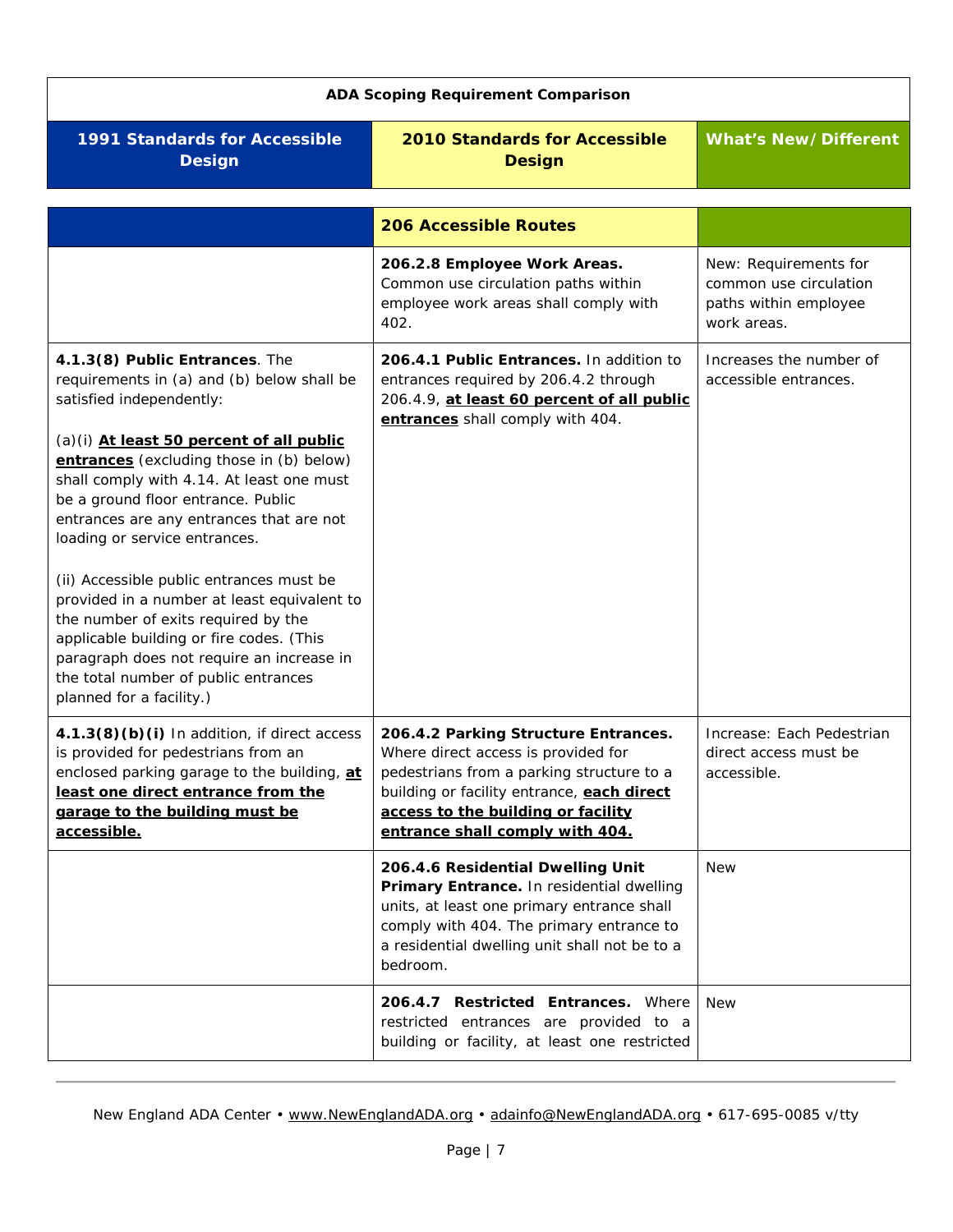<span id="page-7-3"></span><span id="page-7-2"></span><span id="page-7-1"></span><span id="page-7-0"></span>

| <b>ADA Scoping Requirement Comparison</b>                                                                                                                                                                     |                                                                                                                                                                                                                                                                                                                        |                                                                                                                                                       |
|---------------------------------------------------------------------------------------------------------------------------------------------------------------------------------------------------------------|------------------------------------------------------------------------------------------------------------------------------------------------------------------------------------------------------------------------------------------------------------------------------------------------------------------------|-------------------------------------------------------------------------------------------------------------------------------------------------------|
| <b>1991 Standards for Accessible</b><br><b>Design</b>                                                                                                                                                         | <b>2010 Standards for Accessible</b><br><b>Design</b>                                                                                                                                                                                                                                                                  | <b>What's New/Different</b>                                                                                                                           |
|                                                                                                                                                                                                               | entrance to the building or facility shall<br>comply with 404.                                                                                                                                                                                                                                                         |                                                                                                                                                       |
|                                                                                                                                                                                                               | 206.4.9 Entrances for Inmates or<br>Detainees. Where entrances used only by<br>inmates or detainees and security<br>personnel are provided at judicial facilities,<br>detention facilities, or correctional facilities,<br>at least one such entrance shall comply<br>with 404.                                        | <b>New</b>                                                                                                                                            |
|                                                                                                                                                                                                               | 206.5.4 Residential Dwelling Units. In<br>residential dwelling units required to<br>provide mobility features complying with<br>809.2 through 809.4, all doors and<br>doorways providing user passage shall<br>comply with 404.                                                                                        | <b>New</b>                                                                                                                                            |
| 4.1.3(5) One passenger elevator<br>complying with 4.10 shall serve each level,<br>including mezzanines, in all multi-story<br>buildings and facilities unless exempted<br>below. If more than one elevator is | 206.6 Elevators. Elevators provided for<br>passengers shall comply with 407. Where<br>multiple elevators are provided, each<br>elevator shall comply with 407.                                                                                                                                                         |                                                                                                                                                       |
| provided, each full passenger elevator shall<br>comply with 4.10.                                                                                                                                             | <b>Exceptions:</b><br>1. In a building or facility permitted to use<br>the exceptions to 206.2.3 or permitted by<br>206.7 to use a platform lift, elevators<br>complying with 408 shall be permitted.<br>2. Elevators complying with 408 or 409<br>shall be permitted in multi-story residential<br>dwelling units.    | Exceptions are new.<br>408 Limited-Use/Limited-<br><b>Application Elevators</b><br>(LULA) permitted.<br>409 Private Residence<br>Elevators permitted. |
|                                                                                                                                                                                                               | 206.6.1 Existing Elevators. Where<br>elements of existing elevators are altered,<br>the same element shall also be altered in<br>all elevators that are programmed to<br>respond to the same hall call control as the<br>altered elevator and shall comply with the<br>requirements of 407 for the altered<br>element. | <b>New</b>                                                                                                                                            |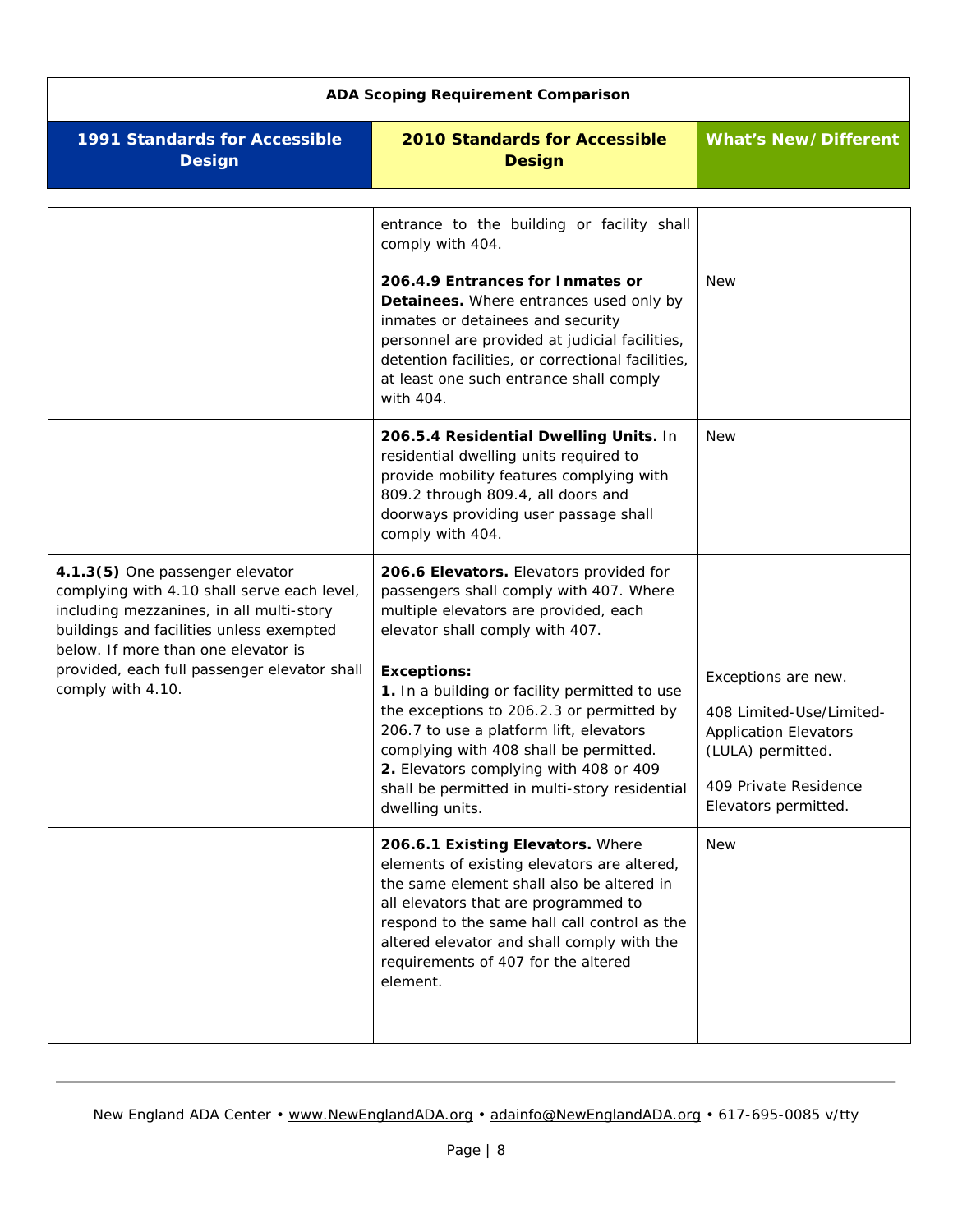<span id="page-8-1"></span><span id="page-8-0"></span>

| <b>ADA Scoping Requirement Comparison</b>                                                                                                                                                                                                                                                                                                                                                                                                                                                                                                                                                                                                                                                                                                                                                                                                                                                                                                                                                                       |                                                                                                                                                                                                                                                                                                                                                                                                                                                                                                                                                                                                                                                          |                                                                                       |
|-----------------------------------------------------------------------------------------------------------------------------------------------------------------------------------------------------------------------------------------------------------------------------------------------------------------------------------------------------------------------------------------------------------------------------------------------------------------------------------------------------------------------------------------------------------------------------------------------------------------------------------------------------------------------------------------------------------------------------------------------------------------------------------------------------------------------------------------------------------------------------------------------------------------------------------------------------------------------------------------------------------------|----------------------------------------------------------------------------------------------------------------------------------------------------------------------------------------------------------------------------------------------------------------------------------------------------------------------------------------------------------------------------------------------------------------------------------------------------------------------------------------------------------------------------------------------------------------------------------------------------------------------------------------------------------|---------------------------------------------------------------------------------------|
| <b>1991 Standards for Accessible</b><br><b>Design</b>                                                                                                                                                                                                                                                                                                                                                                                                                                                                                                                                                                                                                                                                                                                                                                                                                                                                                                                                                           | <b>2010 Standards for Accessible</b><br><b>Design</b>                                                                                                                                                                                                                                                                                                                                                                                                                                                                                                                                                                                                    | <b>What's New/Different</b>                                                           |
| 4.1.3(9) Accessible Means<br>of Egress                                                                                                                                                                                                                                                                                                                                                                                                                                                                                                                                                                                                                                                                                                                                                                                                                                                                                                                                                                          | <b>207 Accessible Means of Egress</b>                                                                                                                                                                                                                                                                                                                                                                                                                                                                                                                                                                                                                    |                                                                                       |
| 4.1.3(9) In buildings or facilities, or<br>portions of buildings or facilities, required<br>to be accessible, accessible means of<br>egress shall be provided in the same<br>number as required for exits by local<br>building/life safety requlations. Where<br>a required exit from an occupiable level<br>above or below a level of accessible exit<br>discharge is not accessible, an area of<br>rescue assistance shall be provided on each<br>such level (in a number equal to that of<br>inaccessible required exits). Areas of<br>rescue assistance shall comply with 4.3.11.<br>A horizontal exit, meeting the requirements<br>of local building/life safety regulations,<br>shall satisfy the requirement for an area of<br>rescue assistance.<br><b>Exception:</b> Areas of rescue assistance are<br>not required in buildings or facilities having<br>a supervised automatic sprinkler system.<br>$4.1.6(1)(g)$ In alterations, the<br>requirements of 4.1.3(9), 4.3.10 and<br>4.3.11 do not apply. | 207.1 General. Means of egress shall<br>comply with section 1003.2.13 of the<br><b>International Building Code (2000</b><br>edition and 2001 Supplement) or<br>section 1007 of the International<br>Building Code (2003 edition)<br>(incorporated by reference, see<br>"Referenced Standards" in Chapter 1).<br><b>Exceptions:</b><br>1. Where means of egress are permitted by<br>local building or life safety codes to share a<br>common path of egress travel, accessible<br>means of egress shall be permitted to<br>share a common path of egress travel.<br>2. Areas of refuge shall not be required in<br>detention and correctional facilities. | Change: Scoping based on<br><b>International Building Code</b><br>(IBC) requirements. |
|                                                                                                                                                                                                                                                                                                                                                                                                                                                                                                                                                                                                                                                                                                                                                                                                                                                                                                                                                                                                                 | 207.2 Platform Lifts. Standby power<br>shall be provided for platform lifts<br>permitted by section 1003.2.13.4 of<br>the International Building Code (2000<br>edition and 2001 Supplement) or<br>section 1007.5 of the International<br>Building Code (2003 edition)<br>(incorporated by reference, see<br>"Referenced Standards" in Chapter 1) to<br>serve as a part of an accessible means of<br>egress.                                                                                                                                                                                                                                              | New                                                                                   |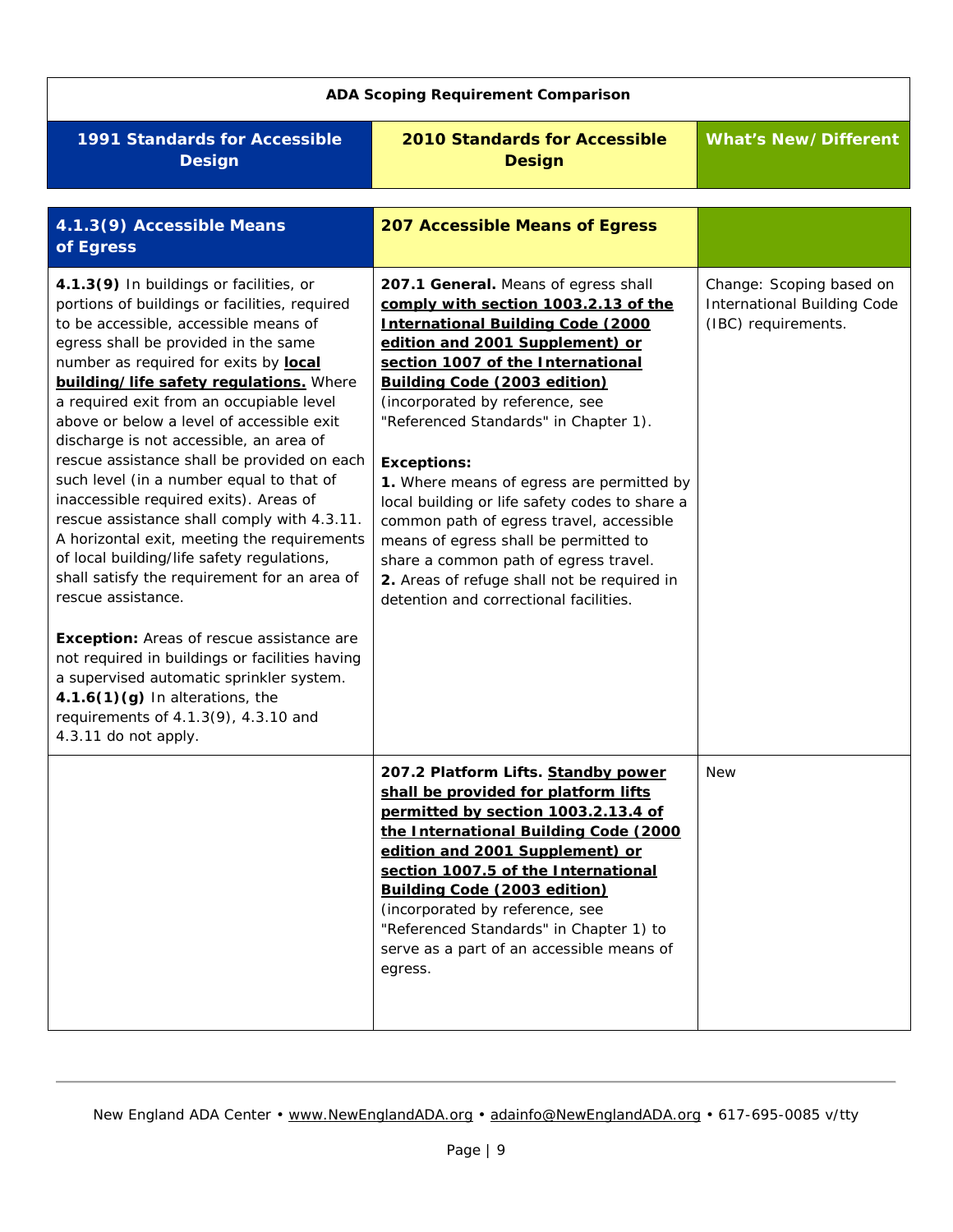<span id="page-9-3"></span><span id="page-9-2"></span><span id="page-9-1"></span><span id="page-9-0"></span>

| <b>ADA Scoping Requirement Comparison</b>                                                                                                                                                                                                                                                                                                                                                                                                                                                                                    |                                                                                                                                                                                                                                                                                                                                                                                                                                          |                                                                                         |
|------------------------------------------------------------------------------------------------------------------------------------------------------------------------------------------------------------------------------------------------------------------------------------------------------------------------------------------------------------------------------------------------------------------------------------------------------------------------------------------------------------------------------|------------------------------------------------------------------------------------------------------------------------------------------------------------------------------------------------------------------------------------------------------------------------------------------------------------------------------------------------------------------------------------------------------------------------------------------|-----------------------------------------------------------------------------------------|
| <b>1991 Standards for Accessible</b><br><b>Design</b>                                                                                                                                                                                                                                                                                                                                                                                                                                                                        | <b>2010 Standards for Accessible</b><br><b>Design</b>                                                                                                                                                                                                                                                                                                                                                                                    | <b>What's New/Different</b>                                                             |
| 4.1.2(5) Parking Spaces                                                                                                                                                                                                                                                                                                                                                                                                                                                                                                      | <b>208 Parking Spaces</b>                                                                                                                                                                                                                                                                                                                                                                                                                |                                                                                         |
| 4.1.2(5)(a) If parking spaces are<br>provided for self-parking by employees or<br>visitors, or both, then accessible spaces<br>complying with 4.6 shall be provided in<br>each such parking area in conformance<br>with the table below. Spaces required by<br>the table need not be provided in the<br>particular lot. They may be provided in a<br>different location if equivalent or greater<br>accessibility, in terms of distance from an<br>accessible entrance, cost and convenience<br>is ensured.                  | 208.1 General. Where parking spaces are<br>provided, parking spaces shall be provided<br>in accordance with 208.<br><b>Exceptions: Parking spaces used</b><br>exclusively for buses, trucks, other delivery<br>vehicles, law enforcement vehicles, or<br>vehicular impound shall not be required to<br>comply with 208 provided that lots<br>accessed by the public are provided with a<br>passenger loading zone complying with<br>503. | Exception is new                                                                        |
|                                                                                                                                                                                                                                                                                                                                                                                                                                                                                                                              | 208.2.3 Residential Facilities. Parking<br>spaces provided to serve residential<br>facilities shall comply with 208.2.3.                                                                                                                                                                                                                                                                                                                 | <b>New</b>                                                                              |
| 4.1.2(5)(b) One in every eight<br>accessible spaces, but not less than<br>one, shall be served by an access aisle<br>96 in (2440 mm) wide minimum and<br>shall be designated "van accessible"<br>as required by 4.6.4. The vertical<br>clearance at such spaces shall comply with<br>4.6.5. All such spaces may be grouped on<br>one level of a parking structure.<br><b>EXCEPTION: Provision of all required</b><br>parking spaces in conformance with<br>"Universal Parking Design" (see appendix<br>A4.6.3) is permitted. | 208.2.4 Van Parking Spaces. For every<br>six or fraction of six parking spaces<br>required by 208.2 to comply with 502.<br>at least one shall be a van parking<br>space complying with 502.                                                                                                                                                                                                                                              | Change: Van parking space<br>required for every 6<br>accessible spaces instead<br>of 8. |
| 4.1.2(5)(c) Passenger Loading<br><b>Zones</b>                                                                                                                                                                                                                                                                                                                                                                                                                                                                                | <b>209 Passenger Loading Zones</b>                                                                                                                                                                                                                                                                                                                                                                                                       |                                                                                         |
| 4.1.2(5)(c) If passenger loading zones<br>are provided, then at least one<br>passenger loading zone shall comply<br><u>with 4.6.6.</u>                                                                                                                                                                                                                                                                                                                                                                                       | 209.2.1 Passenger Loading Zones.<br>Passenger loading zones, except those<br>required to comply with 209.2.2 and<br>209.2.3, shall provide at least one<br>passenger loading zone complying<br>with 503 in every continuous 100<br>linear feet (30 m) of loading zone space,                                                                                                                                                             | Increases the number of<br>accessible loading zones.                                    |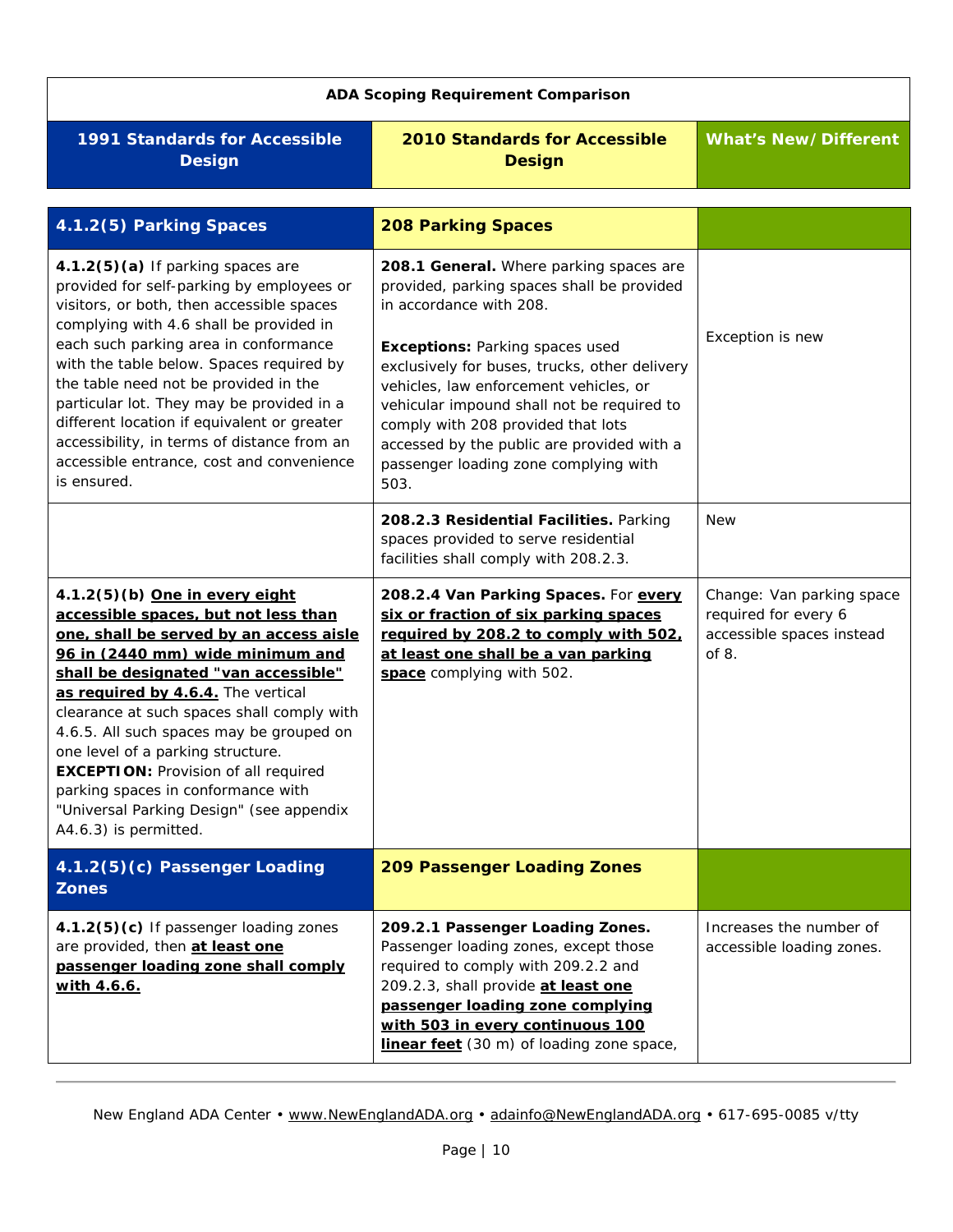<span id="page-10-3"></span><span id="page-10-2"></span><span id="page-10-1"></span><span id="page-10-0"></span>

| <b>ADA Scoping Requirement Comparison</b>                                                                                                                                            |                                                                                                                                                                                                                                                                                                                                                                                                                                                                                                                                                                                                                                                                                                    |                                                                                                 |
|--------------------------------------------------------------------------------------------------------------------------------------------------------------------------------------|----------------------------------------------------------------------------------------------------------------------------------------------------------------------------------------------------------------------------------------------------------------------------------------------------------------------------------------------------------------------------------------------------------------------------------------------------------------------------------------------------------------------------------------------------------------------------------------------------------------------------------------------------------------------------------------------------|-------------------------------------------------------------------------------------------------|
| 1991 Standards for Accessible<br><b>Design</b>                                                                                                                                       | <b>2010 Standards for Accessible</b><br><b>Design</b>                                                                                                                                                                                                                                                                                                                                                                                                                                                                                                                                                                                                                                              | <b>What's New/Different</b>                                                                     |
|                                                                                                                                                                                      | or fraction thereof.                                                                                                                                                                                                                                                                                                                                                                                                                                                                                                                                                                                                                                                                               |                                                                                                 |
|                                                                                                                                                                                      | 209.2.2 Bus Loading Zones. In bus<br>loading zones restricted to use by<br>designated or specified public<br>transportation vehicles, each bus bay, bus<br>stop, or other area designated for lift or<br>ramp deployment shall comply with 810.2.                                                                                                                                                                                                                                                                                                                                                                                                                                                  | <b>New</b>                                                                                      |
|                                                                                                                                                                                      | 209.5 Mechanical Access Parking<br>Garages. Mechanical access parking<br>garages shall provide at least one<br>passenger loading zone complying with 503<br>at vehicle drop-off and vehicle pick-up<br>areas.                                                                                                                                                                                                                                                                                                                                                                                                                                                                                      | <b>New</b>                                                                                      |
| 4.1.3(4) Stairs                                                                                                                                                                      | <b>210 Stairways</b>                                                                                                                                                                                                                                                                                                                                                                                                                                                                                                                                                                                                                                                                               |                                                                                                 |
| 4.1.3(4) Interior and exterior stairs<br>connecting levels that are not connected by<br>an elevator, ramp, or other accessible<br>means of vertical access shall comply with<br>4.9. | 210.1 General. Interior and exterior<br>stairs that are part of a means of<br>egress shall comply with 504.<br><b>Exceptions:</b><br>1. In detention and correctional facilities,<br>stairs that are not located in public use<br>areas shall not be required to comply with<br>504.<br>2. In alterations, stairs between levels that<br>are connected by an accessible route shall<br>not be required to comply with 504, except<br>that handrails complying with 505 shall be<br>provided when the stairs are altered.<br>3. In assembly areas, aisle stairs shall not<br>be required to comply with 504.<br>4. Stairs that connect play components<br>shall not be required to comply with 504. | New: Compliance for all<br>stairs that are part of a<br>means of egress.<br>Exceptions are new. |
| 4.1.3(10) Drinking Fountains                                                                                                                                                         | <b>211 Drinking Fountains</b>                                                                                                                                                                                                                                                                                                                                                                                                                                                                                                                                                                                                                                                                      |                                                                                                 |
| (a) Where only one drinking fountain is<br>provided on a floor there shall be a<br>drinking fountain which is accessible to                                                          | 211.1 General. Where drinking<br>fountains are provided on an exterior<br>site, on a floor, or within a secured                                                                                                                                                                                                                                                                                                                                                                                                                                                                                                                                                                                    | New: Scoping for drinking<br>fountains on exterior sites.                                       |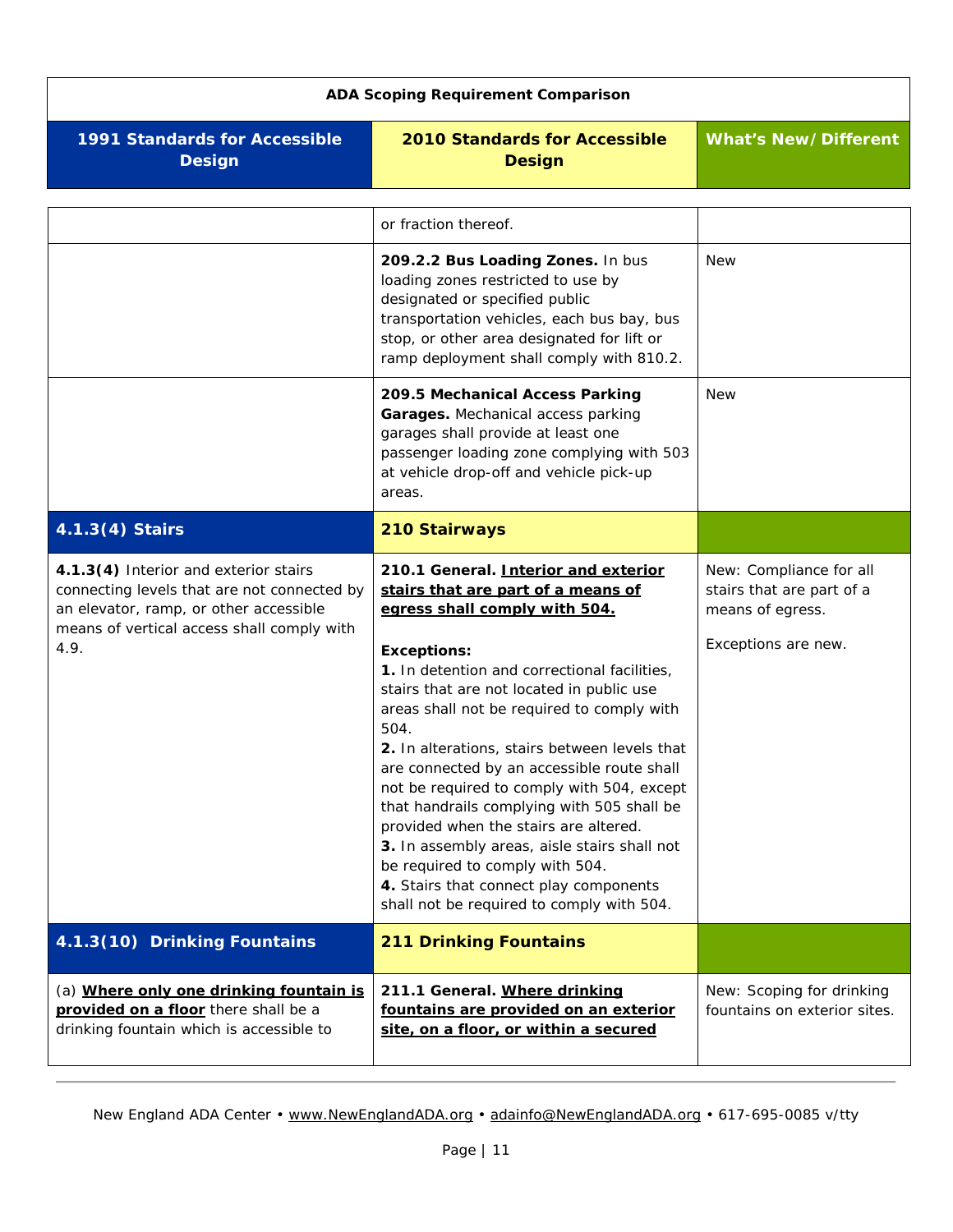<span id="page-11-4"></span><span id="page-11-3"></span><span id="page-11-2"></span><span id="page-11-1"></span><span id="page-11-0"></span>

| <b>ADA Scoping Requirement Comparison</b>                                                                                                                                                                                                                                                                                                                                                                                                                                                                                                                                                                                                                       |                                                                                                                                                                                                                                                                                                                                                                                                                                                      |                                                            |
|-----------------------------------------------------------------------------------------------------------------------------------------------------------------------------------------------------------------------------------------------------------------------------------------------------------------------------------------------------------------------------------------------------------------------------------------------------------------------------------------------------------------------------------------------------------------------------------------------------------------------------------------------------------------|------------------------------------------------------------------------------------------------------------------------------------------------------------------------------------------------------------------------------------------------------------------------------------------------------------------------------------------------------------------------------------------------------------------------------------------------------|------------------------------------------------------------|
| 1991 Standards for Accessible<br><b>Design</b>                                                                                                                                                                                                                                                                                                                                                                                                                                                                                                                                                                                                                  | <b>2010 Standards for Accessible</b><br><b>Design</b>                                                                                                                                                                                                                                                                                                                                                                                                | <b>What's New/Different</b>                                |
| individuals who use wheelchairs in<br>accordance with 4.15 and one accessible to<br>those who have difficulty bending or<br>stooping. (This can be accommodated by<br>the use of a "hi-lo" fountain; by providing<br>one fountain accessible to those who use<br>wheelchairs and one fountain at a standard<br>height convenient for those who have<br>difficulty bending; by providing a fountain<br>accessible under 4.15 and a water cooler;<br>or by such other means as would achieve<br>the required accessibility for each group on<br>each floor.)                                                                                                      | area they shall be provided in accordance<br>with 211.<br>Exceptions: In detention or correctional<br>facilities, drinking fountains only serving<br>holding or housing cells not required to<br>comply with 232 shall not be required to<br>comply with 211.                                                                                                                                                                                        | Exception is new.                                          |
|                                                                                                                                                                                                                                                                                                                                                                                                                                                                                                                                                                                                                                                                 | 212 Kitchens, Kitchenettes,<br>and Sinks                                                                                                                                                                                                                                                                                                                                                                                                             |                                                            |
|                                                                                                                                                                                                                                                                                                                                                                                                                                                                                                                                                                                                                                                                 | 212.2 Kitchens and Kitchenettes.<br>Kitchens and kitchenettes shall comply with<br>804.                                                                                                                                                                                                                                                                                                                                                              | <b>New</b>                                                 |
|                                                                                                                                                                                                                                                                                                                                                                                                                                                                                                                                                                                                                                                                 | 212.3 Sinks. Where sinks are provided, at<br>least 5 percent, but no fewer than one, of<br>each type provided in each accessible room<br>or space shall comply with 606.                                                                                                                                                                                                                                                                             | New. Minimum number of<br>sinks required when<br>provided. |
| 4.1.3 (11) Toilet Facilities                                                                                                                                                                                                                                                                                                                                                                                                                                                                                                                                                                                                                                    | <b>213 Toilet Facilities</b><br>and Bathing Facilities                                                                                                                                                                                                                                                                                                                                                                                               |                                                            |
| 4.1.2(6) If toilet facilities are provided on<br>a site, then each such public or common<br>use toilet facility shall comply with 4.22. If<br>bathing facilities are provided on a site,<br>then each such public or common use<br>bathing facility shall comply with 4.23. For<br>single user portable toilet or bathing units<br>clustered at a single location, at least five<br>percent but no less than one toilet unit or<br>bathing unit complying with 4.22 or 4.23<br>shall be installed at each cluster whenever<br>typical inaccessible units are provided.<br>Accessible units shall be identified by the<br>International Symbol of Accessibility. | 213.2 Toilet Rooms and Bathing<br>Rooms. Where toilet rooms are provided,<br>each toilet room shall comply with 603.<br>Where bathing rooms are provided, each<br>bathing room shall comply with 603.<br><b>Exceptions:</b><br>4. Where multiple single user toilet rooms<br>are clustered at a single location, no more<br>than 50 percent of the single user toilet<br>rooms for each use at each cluster shall be<br>required to comply with 603. | Exception 4 is new.                                        |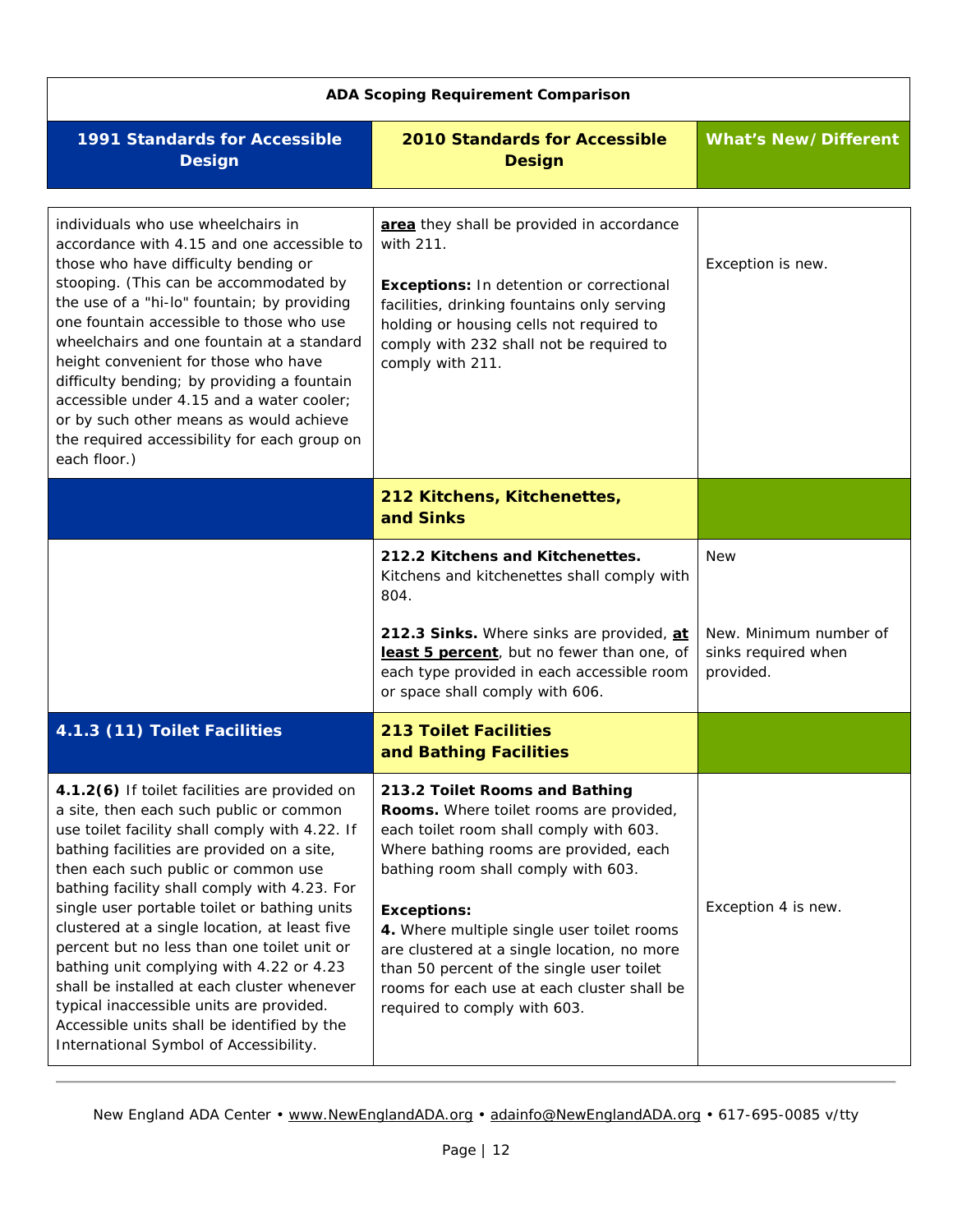<span id="page-12-6"></span><span id="page-12-5"></span><span id="page-12-4"></span><span id="page-12-3"></span><span id="page-12-2"></span><span id="page-12-1"></span><span id="page-12-0"></span>

| <b>ADA Scoping Requirement Comparison</b>                                                                                                                                                                                                                                                                                                                                                                                                                                                                                                                 |                                                                                                                                                                                                                                                                                                                                                                                                                                                       |                                                                                                                                        |
|-----------------------------------------------------------------------------------------------------------------------------------------------------------------------------------------------------------------------------------------------------------------------------------------------------------------------------------------------------------------------------------------------------------------------------------------------------------------------------------------------------------------------------------------------------------|-------------------------------------------------------------------------------------------------------------------------------------------------------------------------------------------------------------------------------------------------------------------------------------------------------------------------------------------------------------------------------------------------------------------------------------------------------|----------------------------------------------------------------------------------------------------------------------------------------|
| <b>1991 Standards for Accessible</b><br><b>Design</b>                                                                                                                                                                                                                                                                                                                                                                                                                                                                                                     | <b>2010 Standards for Accessible</b><br><b>Design</b>                                                                                                                                                                                                                                                                                                                                                                                                 | <b>What's New/Different</b>                                                                                                            |
|                                                                                                                                                                                                                                                                                                                                                                                                                                                                                                                                                           | 213.2.1 Unisex (Single-Use or Family)<br><b>Toilet and Unisex Bathing Rooms.</b><br>Unisex toilet rooms shall contain no more<br>than one lavatory, and two water closets<br>without urinals or one water closet and one<br>urinal. Unisex bathing rooms shall contain<br>one shower or one shower and one<br>bathtub, one lavatory, and one water<br>closet. Doors to unisex toilet rooms and<br>unisex bathing rooms shall have privacy<br>latches. | New: Increases the number<br>of fixtures.                                                                                              |
| 4.22.4 Water Closets. If toilet stalls are<br>provided, then at least one shall be a<br>standard toilet stall complying with 4.17;<br>where 6 or more stalls are provided, in<br>addition to the stall complying with<br>4.17.3, at least one stall 36 in (915<br>mm) wide with an outward swinging, self-<br>closing door and parallel grab bars<br>complying with Fig. 30(d) and 4.26 shall be<br>provided. Water closets in such stalls shall<br>comply with 4.16. If water closets are not<br>in stalls, then at least one shall comply<br>with 4.16. | 213.3.1 Toilet Compartments. Where<br>toilet compartments are provided, at<br>least one toilet compartment shall comply<br>with 604.8.1. In addition to the<br>compartment required to comply with<br>604.8.1, at least one compartment<br>shall comply with 604.8.2 where six or<br>more toilet compartments are<br>provided, or where the combination of<br>urinals and water closets totals six or<br>more fixtures.                               | Name changed.<br>New: Includes urinals in<br>fixture count when<br>determining if ambulatory<br>accessible compartment is<br>required. |
| 4.22.5 Urinals. If urinals are provided,<br>then at least one shall comply with<br>4.18.                                                                                                                                                                                                                                                                                                                                                                                                                                                                  | 213.3.3 Urinals. Where more than one<br>urinal is provided, at least one shall<br>comply with 605.                                                                                                                                                                                                                                                                                                                                                    | Decrease: Scoping applies<br>only where more than one<br>is provided.                                                                  |
|                                                                                                                                                                                                                                                                                                                                                                                                                                                                                                                                                           | <b>214 Washing Machines</b><br>and Clothes Dryers                                                                                                                                                                                                                                                                                                                                                                                                     | <b>New</b>                                                                                                                             |
| 4.1.3 (14) Emergency Warning<br><b>Systems</b>                                                                                                                                                                                                                                                                                                                                                                                                                                                                                                            | 215 Fire Alarm Systems                                                                                                                                                                                                                                                                                                                                                                                                                                |                                                                                                                                        |
| 4.28.1 General. Alarm systems required<br>to be accessible by 4.1 shall comply with<br>4.28.                                                                                                                                                                                                                                                                                                                                                                                                                                                              | 215.2 Public and Common Use Areas.<br>Alarms in public use areas and common<br>use areas shall comply with 702.                                                                                                                                                                                                                                                                                                                                       | New: Scoping based on<br>National Fire Protection<br>Association (NFPA) 72<br>(1999 or 2002).                                          |
|                                                                                                                                                                                                                                                                                                                                                                                                                                                                                                                                                           | 215.3 Employee Work Areas. Where<br>employee work areas have audible alarm                                                                                                                                                                                                                                                                                                                                                                            | <b>New</b>                                                                                                                             |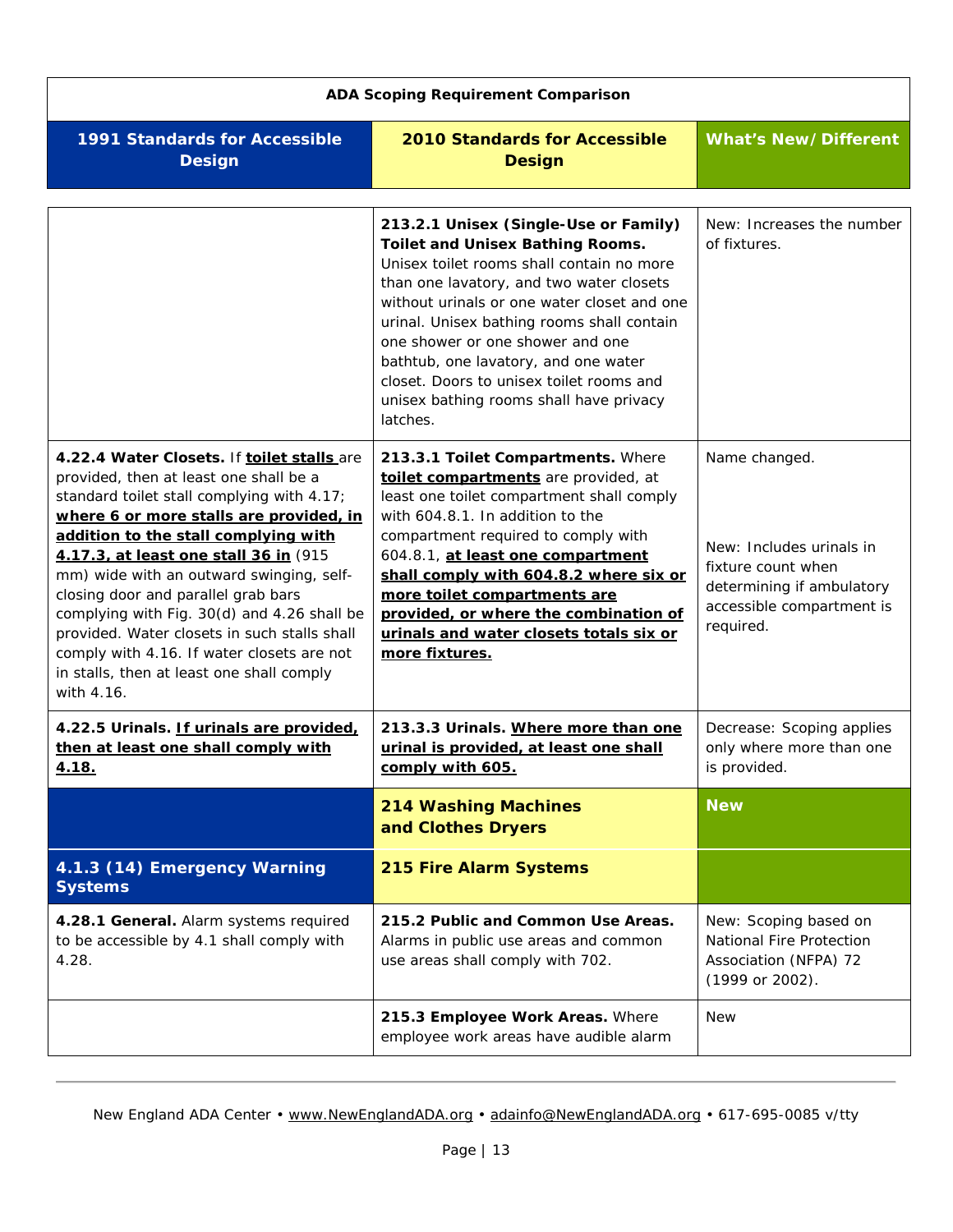<span id="page-13-3"></span><span id="page-13-2"></span><span id="page-13-1"></span><span id="page-13-0"></span>

| <b>ADA Scoping Requirement Comparison</b>                                                                                                                                                                                                                                                                                                                                                                                                                                                                                                                          |                                                                                                                                                                                                                                                                                                                                    |                                                                                                                                                                       |
|--------------------------------------------------------------------------------------------------------------------------------------------------------------------------------------------------------------------------------------------------------------------------------------------------------------------------------------------------------------------------------------------------------------------------------------------------------------------------------------------------------------------------------------------------------------------|------------------------------------------------------------------------------------------------------------------------------------------------------------------------------------------------------------------------------------------------------------------------------------------------------------------------------------|-----------------------------------------------------------------------------------------------------------------------------------------------------------------------|
| <b>1991 Standards for Accessible</b><br><b>Design</b>                                                                                                                                                                                                                                                                                                                                                                                                                                                                                                              | <b>2010 Standards for Accessible</b><br><b>Design</b>                                                                                                                                                                                                                                                                              | <b>What's New/Different</b>                                                                                                                                           |
|                                                                                                                                                                                                                                                                                                                                                                                                                                                                                                                                                                    | coverage, the wiring system shall be<br>designed so that visible alarms<br>complying with 702 can be integrated<br>into the alarm system.                                                                                                                                                                                          |                                                                                                                                                                       |
| 4.28.4 Auxiliary Alarms. Units and<br>sleeping accommodations shall have a<br>visual alarm connected to the building<br>emergency alarm system or shall have a<br>standard 110-volt electrical receptacle into<br>which such an alarm can be connected and<br>a means by which a signal from the<br>building emergency alarm system can<br>trigger such an auxiliary alarm. When<br>visual alarms are in place the signal shall<br>be visible in all areas of the unit or room.<br>Instructions for use of the auxiliary alarm<br>or receptacle shall be provided. | 215.4 Transient Lodging. Guest rooms<br>required to comply with 224.4 shall<br>provide alarms complying with 702.                                                                                                                                                                                                                  | Change: visible alarms are<br>required in guess rooms<br>with communication<br>features only.<br>New: Scoping based on<br>NFPA 72 (1999 or 2002).                     |
|                                                                                                                                                                                                                                                                                                                                                                                                                                                                                                                                                                    | 215.5 Residential Facilities. Where<br>provided in residential dwelling units<br>required to comply with 809.5, alarms shall<br>comply with 702.                                                                                                                                                                                   | <b>New</b>                                                                                                                                                            |
| 4.1.3(15) Detectable warnings shall be<br>provided at locations as specified in 4.29.                                                                                                                                                                                                                                                                                                                                                                                                                                                                              |                                                                                                                                                                                                                                                                                                                                    | Removed.<br>Curb ramps no longer<br>required to have detectable<br>warnings except in<br>transportation facilities<br>(see 218 Transportation<br>Facilities. Page 76) |
| 4.1.2(7) Building Signage                                                                                                                                                                                                                                                                                                                                                                                                                                                                                                                                          | 216 Signs                                                                                                                                                                                                                                                                                                                          |                                                                                                                                                                       |
| 4.1.3(16)(a) Signs which designate<br>permanent rooms and spaces shall comply<br>with 4.30.1, 4.30.4, 4.30.5 and 4.30.6.                                                                                                                                                                                                                                                                                                                                                                                                                                           | 216.2 Designations. Interior and<br>exterior signs identifying permanent<br>rooms and spaces shall comply with<br>703.1, 703.2, and 703.5. Where<br>pictograms are provided as designations of<br>permanent interior rooms and spaces, the<br>pictograms shall comply with 703.6 and<br>shall have text descriptors complying with | New: Requirement for<br>exterior signs.                                                                                                                               |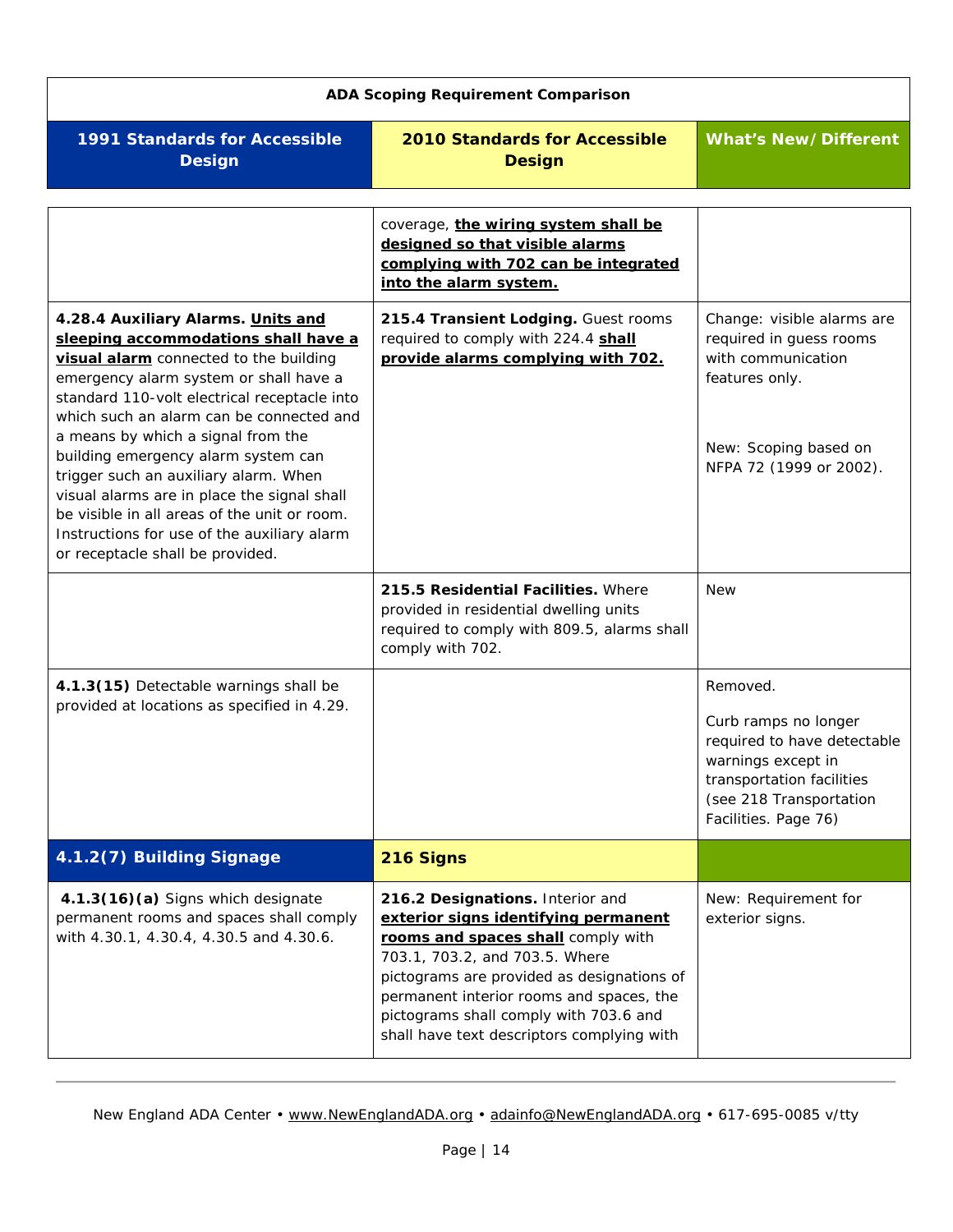<span id="page-14-2"></span><span id="page-14-1"></span><span id="page-14-0"></span>

| <b>ADA Scoping Requirement Comparison</b>                                                                                                                                                                                                                                                                                                                                                                                                                                                                                                                                                                                      |                                                                                                                                                                                                                                                                                                                                                                                                                                                                                                                         |                                       |
|--------------------------------------------------------------------------------------------------------------------------------------------------------------------------------------------------------------------------------------------------------------------------------------------------------------------------------------------------------------------------------------------------------------------------------------------------------------------------------------------------------------------------------------------------------------------------------------------------------------------------------|-------------------------------------------------------------------------------------------------------------------------------------------------------------------------------------------------------------------------------------------------------------------------------------------------------------------------------------------------------------------------------------------------------------------------------------------------------------------------------------------------------------------------|---------------------------------------|
| <b>1991 Standards for Accessible</b><br><b>Design</b>                                                                                                                                                                                                                                                                                                                                                                                                                                                                                                                                                                          | <b>2010 Standards for Accessible</b><br><b>Design</b>                                                                                                                                                                                                                                                                                                                                                                                                                                                                   | <b>What's New/Different</b>           |
|                                                                                                                                                                                                                                                                                                                                                                                                                                                                                                                                                                                                                                | 703.2 and 703.5.<br><b>Exceptions:</b> Exterior signs that are not<br>located at the door to the space they serve<br>shall not be required to comply with 703.2.                                                                                                                                                                                                                                                                                                                                                        | Exception is new.                     |
| 4.3.11.5 Identification. Each area of<br>rescue assistance shall be identified by a<br>sign which states "AREA OF RESCUE<br>ASSISTANCE" and displays the<br>international symbol of accessibility. The<br>sign shall be illuminated when exit sign<br>illumination is required. Signage shall also<br>be installed at all inaccessible exits and<br>where otherwise necessary to clearly<br>indicate the direction to areas of rescue<br>assistance. In each area of rescue<br>assistance, instructions on the use of the<br>area under emergency conditions shall be<br>posted adjoining the two-way<br>communication system. | 216.4.2 Areas of Refuge. Signs required<br>by section 1003.2.13.5.4 of the<br>International Building Code (2000 edition)<br>or section 1007.6.4 of the International<br>Building Code (2003 edition) (incorporated<br>by reference, see "Referenced Standards"<br>in Chapter 1) to provide instructions in<br>areas of refuge shall comply with 703.5.                                                                                                                                                                  | Scoping based on IBC<br>requirements. |
| 4.1.2(7)(a) Parking spaces designated as<br>reserved for individuals with disabilities                                                                                                                                                                                                                                                                                                                                                                                                                                                                                                                                         | 216.5 Parking. Parking spaces complying<br>with 502 shall be identified by signs<br>complying with 502.6.<br><b>Exceptions:</b><br>1. Where a total of four or fewer parking<br>spaces, including accessible parking<br>spaces, are provided on a site,<br>identification of accessible parking spaces<br>shall not be required.<br>2. In residential facilities, where parking<br>spaces are assigned to specific residential<br>dwelling units, identification of accessible<br>parking spaces shall not be required. | Exceptions are new.                   |
| 4.30.7(4) Assistive Listening Systems. In<br>assembly areas where permanently<br>installed assistive listening systems are<br>required by 4.1.3(19)(b) the availability of<br>such systems shall be identified with                                                                                                                                                                                                                                                                                                                                                                                                            | 216.10 Assistive Listening Systems.<br>Each assembly area required by 219 to<br>provide assistive listening systems shall<br>provide signs informing patrons of the<br>availability of the assistive listening                                                                                                                                                                                                                                                                                                          |                                       |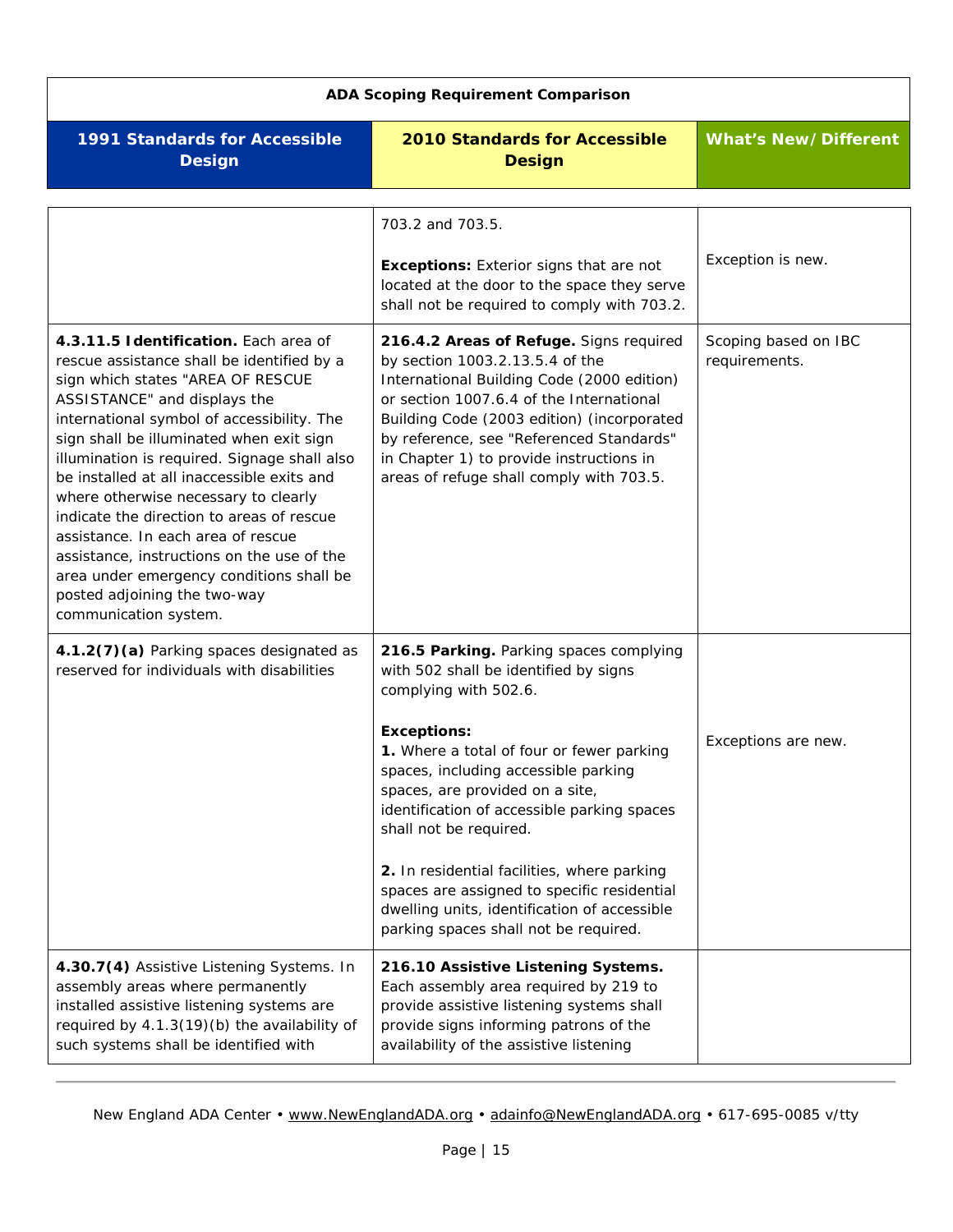<span id="page-15-3"></span><span id="page-15-2"></span><span id="page-15-1"></span><span id="page-15-0"></span>

| <b>ADA Scoping Requirement Comparison</b>                                                                                                                                                                                                                                                                                                                                                                                                                                                                          |                                                                                                                                                                                                                                                                                                                                                                                                                                                       |                                                                       |
|--------------------------------------------------------------------------------------------------------------------------------------------------------------------------------------------------------------------------------------------------------------------------------------------------------------------------------------------------------------------------------------------------------------------------------------------------------------------------------------------------------------------|-------------------------------------------------------------------------------------------------------------------------------------------------------------------------------------------------------------------------------------------------------------------------------------------------------------------------------------------------------------------------------------------------------------------------------------------------------|-----------------------------------------------------------------------|
| <b>1991 Standards for Accessible</b><br><b>Design</b>                                                                                                                                                                                                                                                                                                                                                                                                                                                              | <b>2010 Standards for Accessible</b><br><b>Design</b>                                                                                                                                                                                                                                                                                                                                                                                                 | <b>What's New/Different</b>                                           |
| signage that includes the international<br>symbol of access for hearing loss (Fig.<br>$43(d)$ .                                                                                                                                                                                                                                                                                                                                                                                                                    | system. Assistive listening signs shall<br>comply with 703.5 and shall include the<br>International Symbol of Access for Hearing<br>Loss complying with 703.7.2.4.<br><b>Exceptions:</b> Where ticket<br>offices<br>or<br>windows are provided, signs shall not be<br>required at each assembly area provided<br>that signs are displayed at each ticket<br>office or window informing patrons of the<br>availability of assistive listening systems. | Exception is new.                                                     |
|                                                                                                                                                                                                                                                                                                                                                                                                                                                                                                                    | 216.12 Amusement Rides. Signs<br>identifying the type of access provided on<br>amusement rides shall be provided at<br>entries to queues and waiting lines. In<br>addition, where accessible unload areas<br>also serve as accessible load areas, signs<br>indicating the location of the accessible<br>load and unload areas shall be provided at<br>entries to queues and waiting lines.                                                            | <b>New</b>                                                            |
| 4.1.3(17) Public telephones                                                                                                                                                                                                                                                                                                                                                                                                                                                                                        | 217 Telephones                                                                                                                                                                                                                                                                                                                                                                                                                                        |                                                                       |
| (b) All telephones required to be<br>accessible and complying with 4.31.2<br>through 4.31.8 shall be equipped with<br>a volume control. In addition, 25 percent,<br>but never less than one, of all other public<br>telephones provided shall be equipped with<br>a volume control and shall be dispersed<br>among all types of public telephones,<br>including closed circuit telephones,<br>throughout the building or facility. Signage<br>complying with applicable provisions of<br>4.30.7 shall be provided. | 217.3 Volume Controls. All public<br>telephones shall have volume controls<br>complying with 704.3.                                                                                                                                                                                                                                                                                                                                                   | Change: All public<br>telephones required to<br>have volume controls. |
| c) The following shall be provided in<br>accordance with 4.31.9:<br>(i) If a total of four or more public pay<br>telephones (including both interior and<br>exterior telephones) is provided at a site,                                                                                                                                                                                                                                                                                                            | 217.4 TTYs. TTYs complying with 704.4<br>shall be provided in accordance with 217.4.                                                                                                                                                                                                                                                                                                                                                                  | Increase in requirement.                                              |
|                                                                                                                                                                                                                                                                                                                                                                                                                                                                                                                    |                                                                                                                                                                                                                                                                                                                                                                                                                                                       |                                                                       |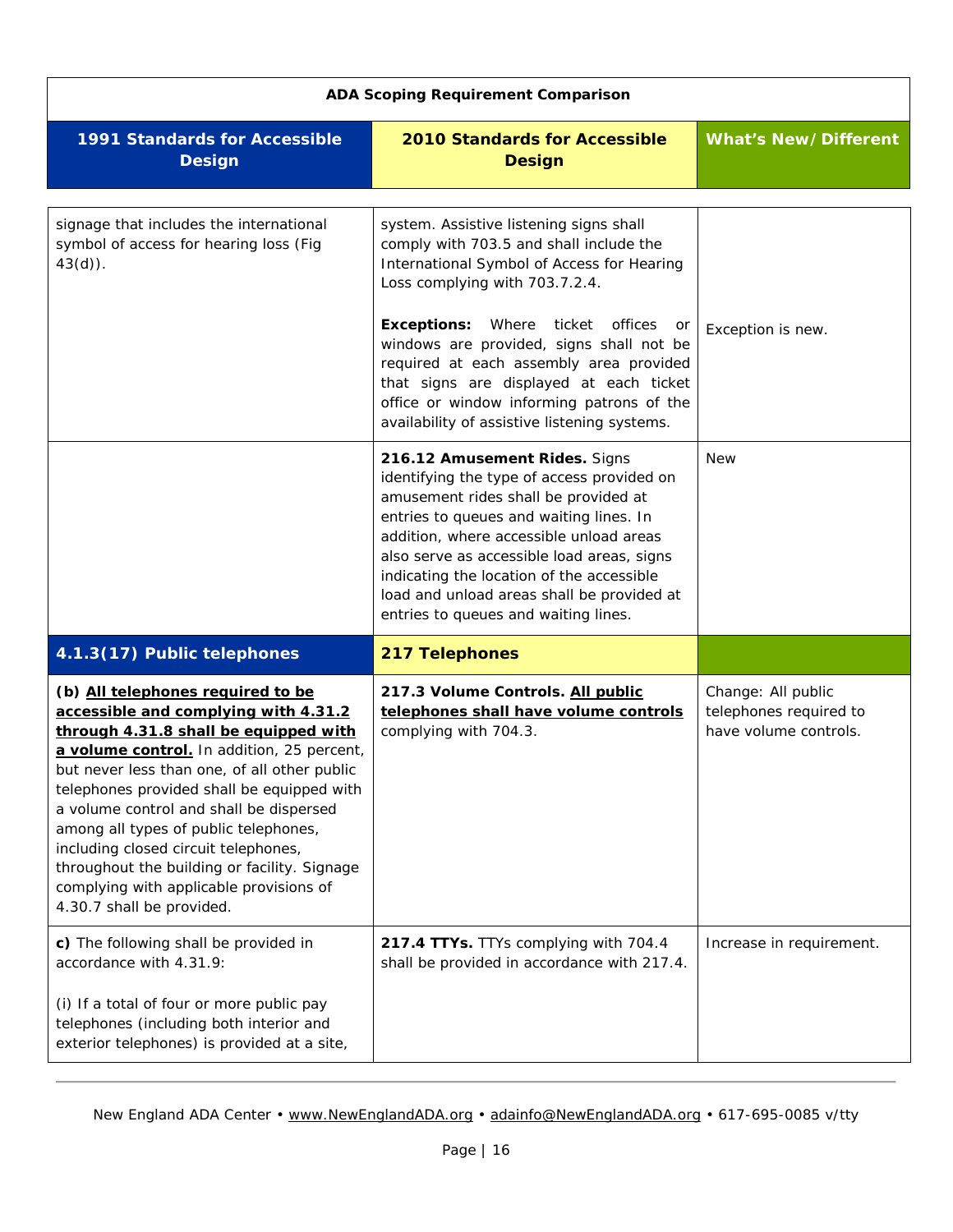<span id="page-16-3"></span><span id="page-16-2"></span><span id="page-16-1"></span><span id="page-16-0"></span>

| <b>ADA Scoping Requirement Comparison</b>                                                                                                                                                                                                                                                                                                                                                                                                                                                                                                                                                                                                                                                                                                                                                                                                                                                                            |                                                                                                                                                                                                                                                                                                                                                                                                                                                                                                                                                                                                                                                       |                                                                                                                                                  |
|----------------------------------------------------------------------------------------------------------------------------------------------------------------------------------------------------------------------------------------------------------------------------------------------------------------------------------------------------------------------------------------------------------------------------------------------------------------------------------------------------------------------------------------------------------------------------------------------------------------------------------------------------------------------------------------------------------------------------------------------------------------------------------------------------------------------------------------------------------------------------------------------------------------------|-------------------------------------------------------------------------------------------------------------------------------------------------------------------------------------------------------------------------------------------------------------------------------------------------------------------------------------------------------------------------------------------------------------------------------------------------------------------------------------------------------------------------------------------------------------------------------------------------------------------------------------------------------|--------------------------------------------------------------------------------------------------------------------------------------------------|
| <b>1991 Standards for Accessible</b><br><b>Design</b>                                                                                                                                                                                                                                                                                                                                                                                                                                                                                                                                                                                                                                                                                                                                                                                                                                                                | <b>2010 Standards for Accessible</b><br><b>Design</b>                                                                                                                                                                                                                                                                                                                                                                                                                                                                                                                                                                                                 | <b>What's New/Different</b>                                                                                                                      |
| and at least one is in an interior location,<br>then at least one interior public text<br>telephone shall be provided                                                                                                                                                                                                                                                                                                                                                                                                                                                                                                                                                                                                                                                                                                                                                                                                |                                                                                                                                                                                                                                                                                                                                                                                                                                                                                                                                                                                                                                                       |                                                                                                                                                  |
| 4.1.3(19) Assembly Areas:                                                                                                                                                                                                                                                                                                                                                                                                                                                                                                                                                                                                                                                                                                                                                                                                                                                                                            | <b>219 Assistive Listening Systems</b>                                                                                                                                                                                                                                                                                                                                                                                                                                                                                                                                                                                                                |                                                                                                                                                  |
| (b) This paragraph applies to assembly<br>areas where audible communications are<br>integral to the use of the space (e.g.,<br>concert and lecture halls, playhouses and<br>movie theaters, meeting rooms, etc.). Such<br>assembly areas, if (1) they accommodate<br>at least 50 persons, or if they have audio-<br>amplification systems, and (2) they have<br>fixed seating, shall have a permanently<br>installed assistive listening system<br>complying with 4.33. For other assembly<br>areas, a permanently installed assistive<br>listening system, or an adequate number of<br>electrical outlets or other supplementary<br>wiring necessary to support a portable<br>assistive listening system shall be<br>provided. The minimum number of<br>receivers to be provided shall be equal<br>to 4 percent of the total number of<br>seats, but in no case less than two.<br>Signage complying with applicable | 219.2 Required Systems. In each<br>assembly area where audible<br>communication is integral to the use of the<br>space, an assistive listening system shall<br>be provided.<br><b>Exceptions:</b> Other than in courtrooms,<br>assistive listening systems shall not be<br>required where audio amplification is not<br>provided.<br>219.3 Receivers. Receivers complying<br>with 706.2 shall be provided for assistive<br>listening systems in each assembly area<br>in accordance with Table 219.3.<br>Twenty-five percent minimum of<br>receivers provided, but no fewer than<br>two, shall be hearing-aid compatible in<br>accordance with 706.3. | Fixed seating no longer a<br>factor.<br>Exception is new.<br>Change: Fewer receivers<br>required.<br>New: 25% must be hearing<br>aid compatible. |
| provisions of 4.30 shall be installed to<br>notify patrons of the availability of a<br>listening system.                                                                                                                                                                                                                                                                                                                                                                                                                                                                                                                                                                                                                                                                                                                                                                                                             |                                                                                                                                                                                                                                                                                                                                                                                                                                                                                                                                                                                                                                                       |                                                                                                                                                  |
| 4.1.3(20) Automated Teller<br><b>Machines</b>                                                                                                                                                                                                                                                                                                                                                                                                                                                                                                                                                                                                                                                                                                                                                                                                                                                                        | <b>220 Automatic Teller Machines</b><br>and Fare Machines                                                                                                                                                                                                                                                                                                                                                                                                                                                                                                                                                                                             |                                                                                                                                                  |
| 4.1.3(20) Where automated teller<br>machines (ATMs) are provided, each ATM<br>shall comply with the requirements of 4.34<br>except where two or more are provided at<br>a location, then only one must comply.<br><b>EXCEPTION:</b> Drive-up-only automated<br>teller machines are not required to comply                                                                                                                                                                                                                                                                                                                                                                                                                                                                                                                                                                                                            | 220.1 General. Where automatic teller<br>machines or self-service fare vending,<br>collection, or adjustment machines are<br>provided, at least one of each type<br>provided at each location shall comply with<br>707. Where bins are provided for<br>envelopes, waste paper, or other<br>purposes, at least one of each type<br>shall comply with 811.                                                                                                                                                                                                                                                                                              | New: Requirements for bins<br>if provided.<br>Exception was removed.                                                                             |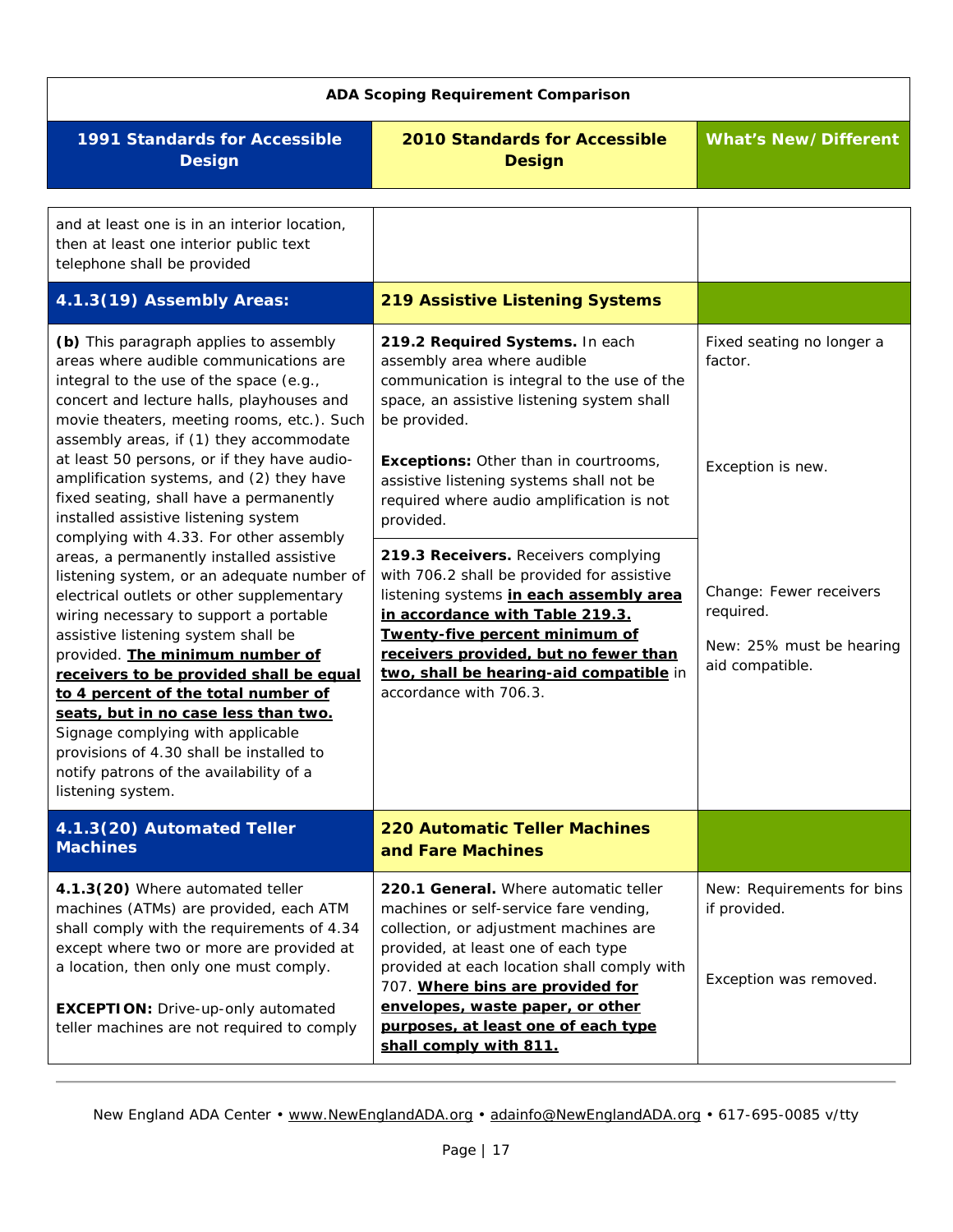<span id="page-17-1"></span><span id="page-17-0"></span>

| <b>ADA Scoping Requirement Comparison</b>                                                                                                                                                                                                                                                                                                                                                                                                                                                                                                                                                                                                                                                                                                                                                                                                                                                                                                                                                                                                                                                                                                                                                                                                                                                               |                                                                                                                                                                                                       |                                                                                                                       |
|---------------------------------------------------------------------------------------------------------------------------------------------------------------------------------------------------------------------------------------------------------------------------------------------------------------------------------------------------------------------------------------------------------------------------------------------------------------------------------------------------------------------------------------------------------------------------------------------------------------------------------------------------------------------------------------------------------------------------------------------------------------------------------------------------------------------------------------------------------------------------------------------------------------------------------------------------------------------------------------------------------------------------------------------------------------------------------------------------------------------------------------------------------------------------------------------------------------------------------------------------------------------------------------------------------|-------------------------------------------------------------------------------------------------------------------------------------------------------------------------------------------------------|-----------------------------------------------------------------------------------------------------------------------|
| <b>1991 Standards for Accessible</b><br><b>Design</b>                                                                                                                                                                                                                                                                                                                                                                                                                                                                                                                                                                                                                                                                                                                                                                                                                                                                                                                                                                                                                                                                                                                                                                                                                                                   | <b>2010 Standards for Accessible</b><br><b>Design</b>                                                                                                                                                 | <b>What's New/Different</b>                                                                                           |
| with 4.27.2, 4.27.3 and 4.34.3.<br>10.3.1(7) Automatic fare vending,<br>collection and adjustment (e.g., add-fare)<br>systems shall comply with 4.34.2, 4.34.3,<br>4.34.4, and 4.34.5. At each accessible<br>entrance such devices shall be located on<br>an accessible route. If self-service fare<br>collection devices are provided for the use<br>of the general public, at least one<br>accessible device for entering, and at least<br>one for exiting, unless one device serves<br>both functions, shall be provided at each<br>accessible point of entry or exit. Accessible<br>fare collection devices shall have a<br>minimum clear opening width of 32 inches;<br>shall permit passage of a wheelchair; and,<br>where provided, coin or card slots and<br>controls necessary for operation shall<br>comply with 4.27. Gates which must be<br>pushed open by wheelchair or mobility aid<br>users shall have a smooth continuous<br>surface extending from 2 inches above the<br>floor to 27 inches above the floor and shall<br>comply with 4.13. Where the circulation<br>path does not coincide with that used by<br>the general public, accessible fare<br>collection systems shall be located at or<br>adjacent to the accessible point of entry or<br>exit.<br>4.1.3 (19) Assembly Areas | <b>221 Assembly Areas</b>                                                                                                                                                                             |                                                                                                                       |
| (a) In places of assembly with fixed<br>seating accessible wheelchair locations<br>shall comply with 4.33.2, 4.33.3, and<br>4.33.4 and shall be provided consistent<br>with the following table: see table for<br>assembly areas.                                                                                                                                                                                                                                                                                                                                                                                                                                                                                                                                                                                                                                                                                                                                                                                                                                                                                                                                                                                                                                                                       | 221.1 General. Assembly areas shall<br>provide wheelchair spaces, companion<br>seats, and designated aisle seats<br>complying with 221 and 802. In addition,<br>lawn seating shall comply with 221.5. | Change: Fewer wheelchair<br>spaces and companion<br>seats required for assembly<br>areas with more than 500<br>seats. |
|                                                                                                                                                                                                                                                                                                                                                                                                                                                                                                                                                                                                                                                                                                                                                                                                                                                                                                                                                                                                                                                                                                                                                                                                                                                                                                         | 221.2.1.2 Luxury Boxes, Club Boxes,<br>and Suites in Arenas, Stadiums, and<br>Grandstands. In each luxury box, club                                                                                   | <b>New</b>                                                                                                            |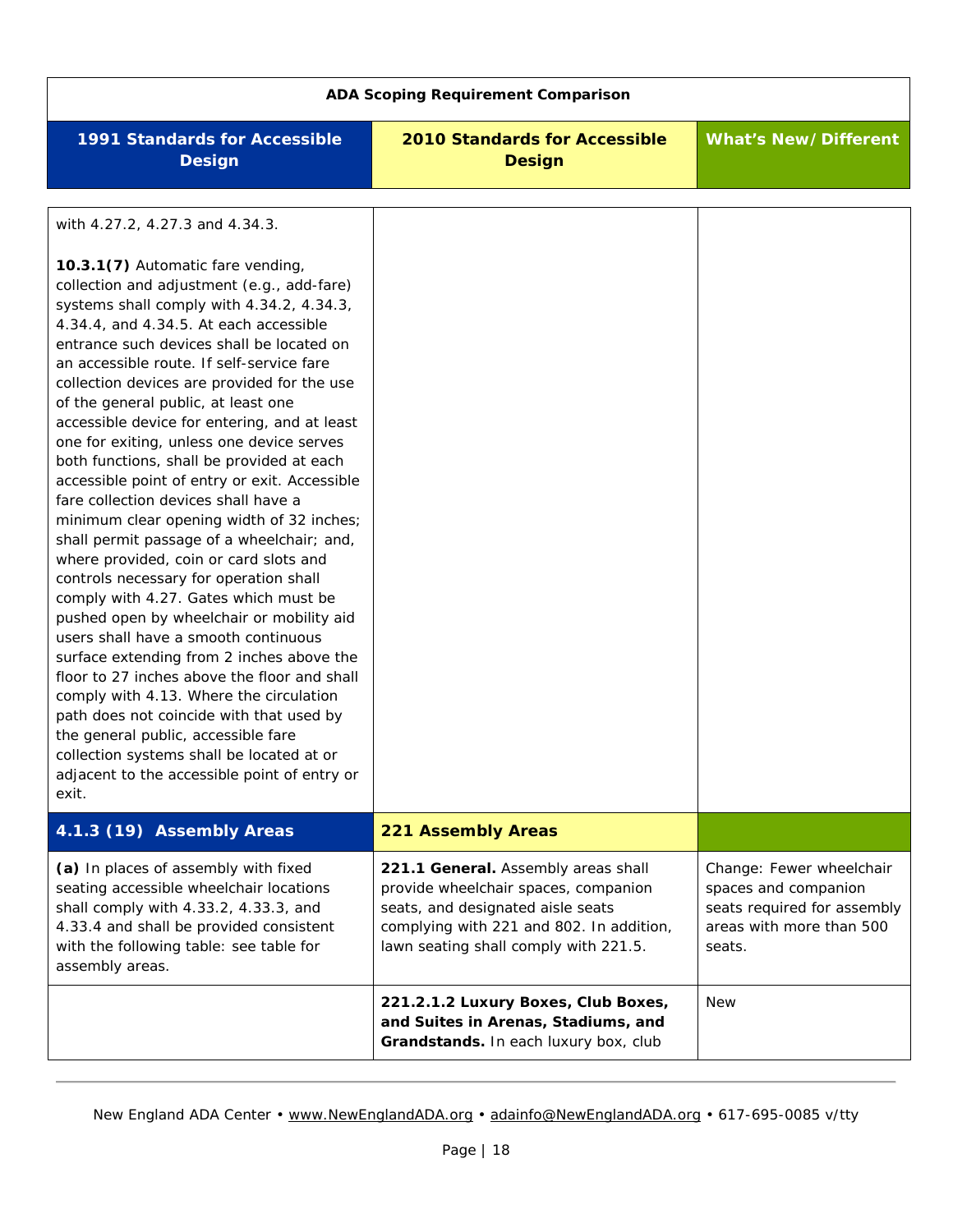<span id="page-18-2"></span><span id="page-18-1"></span><span id="page-18-0"></span>

| <b>ADA Scoping Requirement Comparison</b>                                                                                                                                                                                                                                                                                                                                                                                                                                                                                                                                                                                                                                                                                                          |                                                                                                                                                                                                                                                                                                                                                                                                                                                                                                                                                                                                                                                                                                 |                                                                                |
|----------------------------------------------------------------------------------------------------------------------------------------------------------------------------------------------------------------------------------------------------------------------------------------------------------------------------------------------------------------------------------------------------------------------------------------------------------------------------------------------------------------------------------------------------------------------------------------------------------------------------------------------------------------------------------------------------------------------------------------------------|-------------------------------------------------------------------------------------------------------------------------------------------------------------------------------------------------------------------------------------------------------------------------------------------------------------------------------------------------------------------------------------------------------------------------------------------------------------------------------------------------------------------------------------------------------------------------------------------------------------------------------------------------------------------------------------------------|--------------------------------------------------------------------------------|
| <b>1991 Standards for Accessible</b><br><b>Design</b>                                                                                                                                                                                                                                                                                                                                                                                                                                                                                                                                                                                                                                                                                              | <b>2010 Standards for Accessible</b><br><b>Design</b>                                                                                                                                                                                                                                                                                                                                                                                                                                                                                                                                                                                                                                           | <b>What's New/Different</b>                                                    |
|                                                                                                                                                                                                                                                                                                                                                                                                                                                                                                                                                                                                                                                                                                                                                    | box, and suite within arenas, stadiums,<br>and grandstands, wheelchair spaces<br>complying with 802.1 shall be provided in<br>accordance with Table 221.2.1.1.                                                                                                                                                                                                                                                                                                                                                                                                                                                                                                                                  |                                                                                |
|                                                                                                                                                                                                                                                                                                                                                                                                                                                                                                                                                                                                                                                                                                                                                    | 221.2.1.3 Other Boxes. In boxes other<br>than those required to comply with<br>221.2.1.2, the total number of wheelchair<br>spaces required shall be determined in<br>accordance with Table 221.2.1.1.<br>Wheelchair spaces shall be located in not<br>less than 20 percent of all boxes provided.<br>Wheelchair spaces shall comply with 802.1.                                                                                                                                                                                                                                                                                                                                                | <b>New</b>                                                                     |
|                                                                                                                                                                                                                                                                                                                                                                                                                                                                                                                                                                                                                                                                                                                                                    | 221.2.1.4 Team or Player Seating. At<br>least one wheelchair space complying with<br>802.1 shall be provided in team or player<br>seating areas serving areas of sport<br>activity.<br><b>Exceptions:</b> Wheelchair spaces shall not<br>be required in team or player seating areas<br>serving bowling lanes not required to<br>comply with 206.2.11.                                                                                                                                                                                                                                                                                                                                          | <b>New</b>                                                                     |
| 4.33.3 Placement of Wheelchair<br>Locations. Wheelchair areas shall be an<br>integral part of any fixed seating plan and<br>shall be provided so as to provide people<br>with physical disabilities a choice of<br>admission prices and lines of sight<br>comparable to those for members of<br>the general public. They shall adjoin an<br>accessible route that also serves as a<br>means of egress in case of emergency. At<br>least one companion fixed seat shall be<br>provided next to each wheelchair seating<br>area. When the seating capacity exceeds<br>300, wheelchair spaces shall be provided in<br>more than one location. Readily removable<br>seats may be installed in wheelchair spaces<br>when the spaces are not required to | 221.2.3.1 Horizontal Dispersion.<br>Wheelchair spaces shall be dispersed<br>horizontally.<br><b>Exceptions:</b><br>1. Horizontal dispersion shall not be<br>required in assembly areas with 300 or<br>fewer seats if the companion seats<br>required by 221.3 and wheelchair spaces<br>are located within the 2nd or 3rd quartile<br>of the total row length.<br>Intermediate aisles shall be included in<br>determining the total row length. If the row<br>length in the 2nd and 3rd quartile of a row<br>is insufficient to accommodate the required<br>number of companion seats and wheelchair<br>spaces, the additional companion seats and<br>wheelchair spaces shall be permitted to be | Clarification on the location<br>of wheelchairs spaces and<br>companion seats. |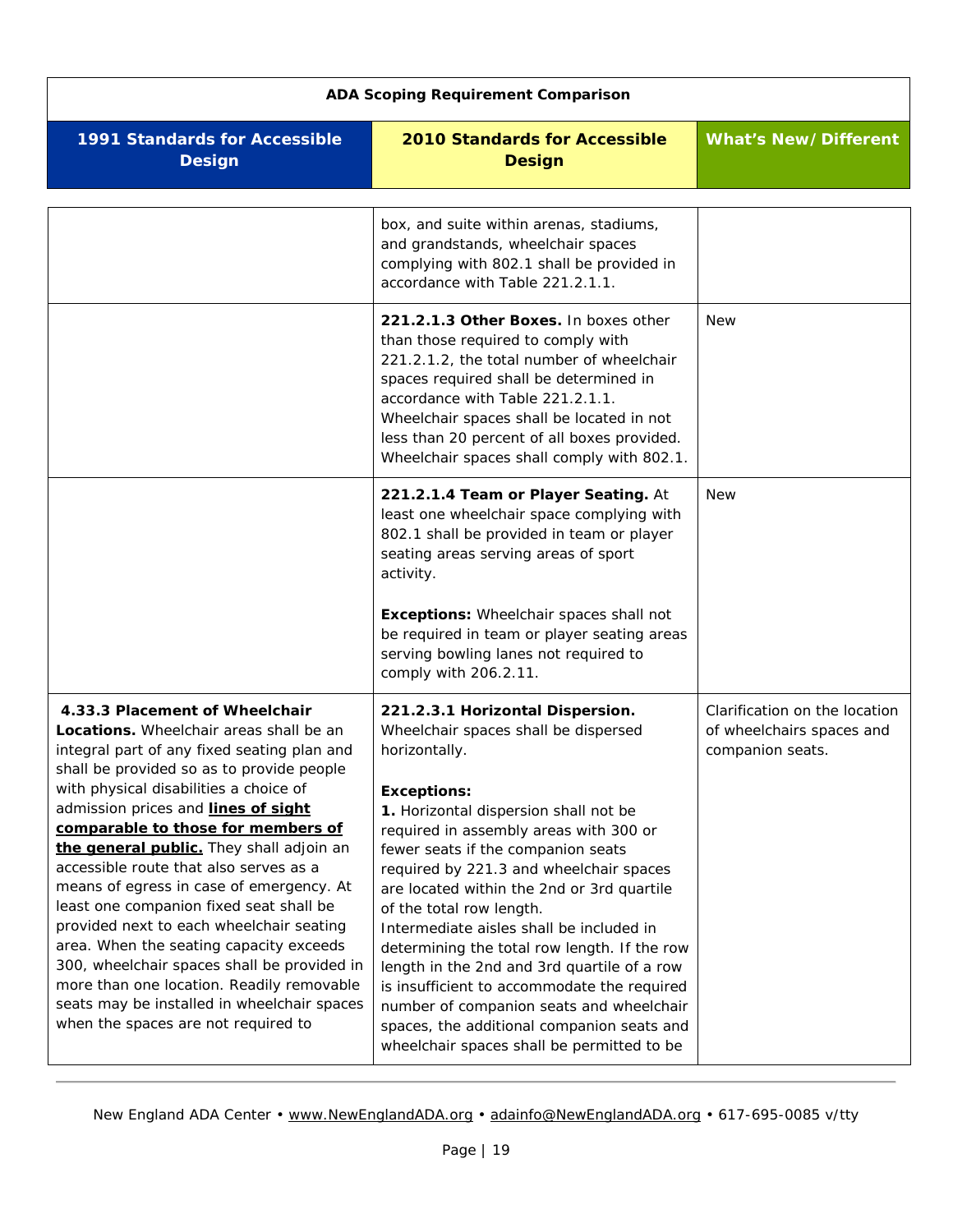<span id="page-19-2"></span><span id="page-19-1"></span><span id="page-19-0"></span>

| <b>ADA Scoping Requirement Comparison</b>                                                                                                                                                                                                                                                                                                                                                                                               |                                                                                                                                                                                                                                                                                                                                                                                                                                                                                                                                                                            |                                                    |
|-----------------------------------------------------------------------------------------------------------------------------------------------------------------------------------------------------------------------------------------------------------------------------------------------------------------------------------------------------------------------------------------------------------------------------------------|----------------------------------------------------------------------------------------------------------------------------------------------------------------------------------------------------------------------------------------------------------------------------------------------------------------------------------------------------------------------------------------------------------------------------------------------------------------------------------------------------------------------------------------------------------------------------|----------------------------------------------------|
| <b>1991 Standards for Accessible</b><br><b>Design</b>                                                                                                                                                                                                                                                                                                                                                                                   | <b>2010 Standards for Accessible</b><br><b>Design</b>                                                                                                                                                                                                                                                                                                                                                                                                                                                                                                                      | <b>What's New/Different</b>                        |
| accommodate wheelchair users.                                                                                                                                                                                                                                                                                                                                                                                                           | located in the 1st and 4th quartile of the<br>row.<br>2. In row seating, two wheelchair spaces<br>shall be permitted to be located side-by-<br>side.<br>221.2.3.2 Vertical Dispersion.<br>Wheelchair spaces shall be dispersed<br>vertically at varying distances from the<br>screen, performance area, or playing field.<br>In addition, wheelchair spaces shall be<br>located in each balcony or mezzanine that<br>is located on an accessible route.<br><b>Exceptions:</b><br>1. Vertical dispersion shall not be required<br>in assembly areas with 300 or fewer seats |                                                    |
|                                                                                                                                                                                                                                                                                                                                                                                                                                         | if the wheelchair spaces provide viewing<br>angles that are equivalent to, or better<br>than, the average viewing angle provided<br>in the facility.<br>2. In bleachers, wheelchair spaces shall<br>not be required to be provided in rows<br>other than rows at points of entry to<br>bleacher seating.                                                                                                                                                                                                                                                                   |                                                    |
| 4.1.3(19)(a)  In addition, one<br>percent, but not less than one, of all<br>fixed seats shall be aisle seats with no<br>armrests on the aisle side, or removable or<br>folding armrests on the aisle side. Each<br>such seat shall be identified by a sign or<br>marker. Signage notifying patrons of the<br>availability of such seats shall be posted at<br>the ticket office. Aisle seats are not<br>required to comply with 4.33.4. | 221.4 Designated Aisle Seats. At least<br>5 percent of the total number of aisle<br>seats provided shall comply with 802.4<br>and shall be the aisle seats located closest<br>to accessible routes.                                                                                                                                                                                                                                                                                                                                                                        | Increases the number of<br>designated aisle seats. |
|                                                                                                                                                                                                                                                                                                                                                                                                                                         | 221.5 Lawn Seating. Lawn seating areas<br>and exterior overflow seating areas, where<br>fixed seats are not provided, shall connect<br>to an accessible route.                                                                                                                                                                                                                                                                                                                                                                                                             | <b>New</b>                                         |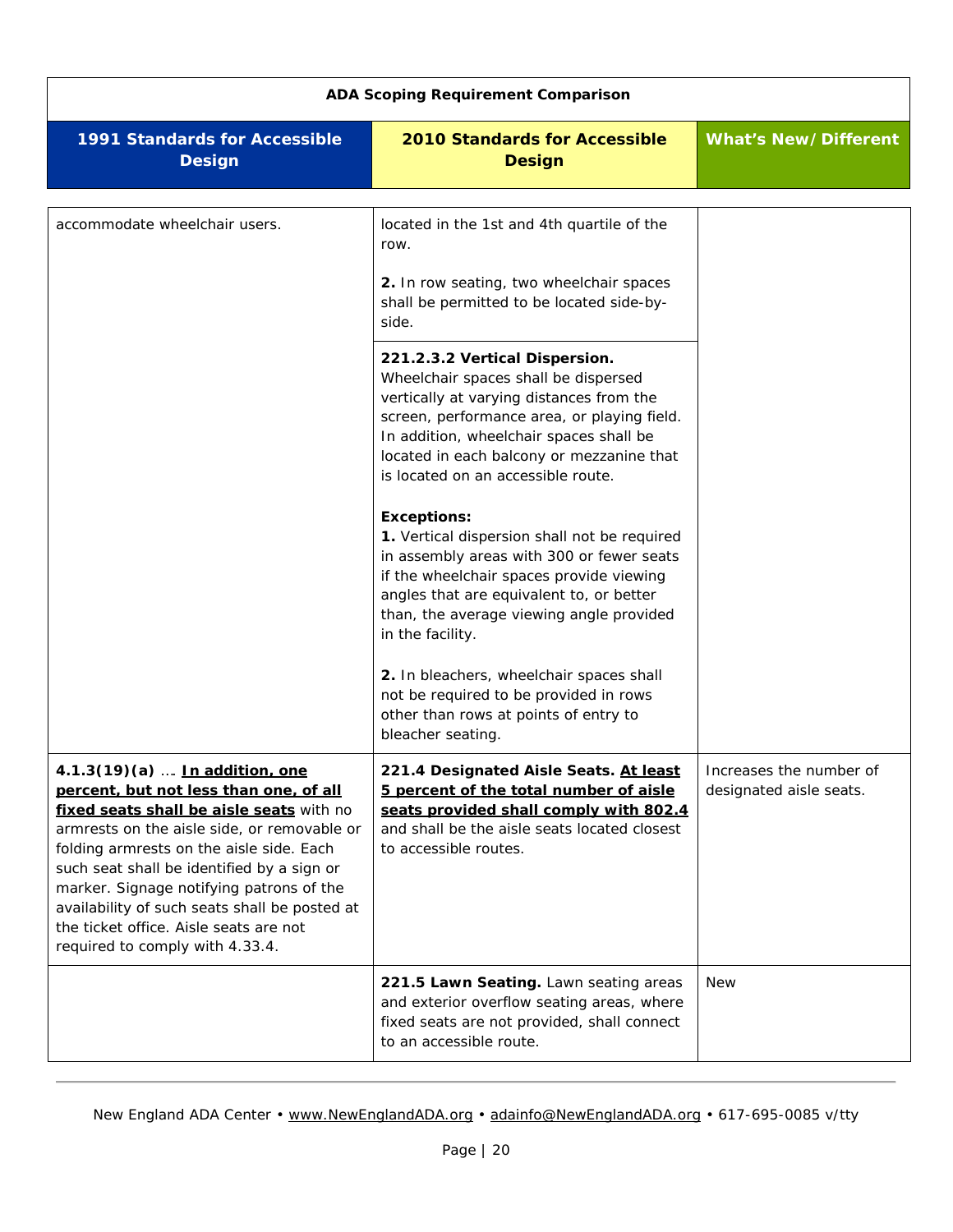<span id="page-20-3"></span><span id="page-20-2"></span><span id="page-20-1"></span><span id="page-20-0"></span>

| <b>ADA Scoping Requirement Comparison</b>                                                                                                                                                                                                                                                                                                                                                   |                                                                                                                                                                                                                                                                                                                                                                                                                                                                    |                                     |
|---------------------------------------------------------------------------------------------------------------------------------------------------------------------------------------------------------------------------------------------------------------------------------------------------------------------------------------------------------------------------------------------|--------------------------------------------------------------------------------------------------------------------------------------------------------------------------------------------------------------------------------------------------------------------------------------------------------------------------------------------------------------------------------------------------------------------------------------------------------------------|-------------------------------------|
| 1991 Standards for Accessible<br><b>Design</b>                                                                                                                                                                                                                                                                                                                                              | <b>2010 Standards for Accessible</b><br><b>Design</b>                                                                                                                                                                                                                                                                                                                                                                                                              | <b>What's New/Different</b>         |
| 4.1.3(21) Dressing and<br><b>Fitting Rooms</b>                                                                                                                                                                                                                                                                                                                                              | 222 Dressing, Fitting,<br>and Locker Rooms                                                                                                                                                                                                                                                                                                                                                                                                                         |                                     |
|                                                                                                                                                                                                                                                                                                                                                                                             | 222.2 Coat Hooks and Shelves. Where<br>coat hooks or shelves are provided in<br>dressing, fitting or locker rooms without<br>individual compartments, at least one of<br>each type shall comply with 803.5. Where<br>coat hooks or shelves are provided in<br>individual compartments at least one of<br>each type complying with 803.5 shall be<br>provided in individual compartments in<br>dressing, fitting, or locker rooms required<br>to comply with 222.1. | <b>New</b>                          |
| <b>6. Medical Care Facilities</b>                                                                                                                                                                                                                                                                                                                                                           | 223 Medical Care and<br><b>Long-Term Care Facilities</b>                                                                                                                                                                                                                                                                                                                                                                                                           |                                     |
| 6.1 General. Medical care facilities<br>included in this section are those in which<br>people receive physical or medical<br>treatment or care and where persons may<br>need assistance in responding to an<br>emergency and where the period of stay<br>may exceed 24 hours. In addition to the<br>requirements of 4.1 through 4.35, medical<br>care facilities and buildings shall comply | 223.1 General. In licensed medical care<br>facilities and licensed long-term care<br>facilities where the period of stay exceeds<br>twenty-four hours, patient or resident<br>sleeping rooms shall be provided in<br>accordance with 223.<br><b>Exceptions:</b> Toilet rooms that are part of                                                                                                                                                                      | Exception is new                    |
| with $6.1$                                                                                                                                                                                                                                                                                                                                                                                  | critical or intensive care patient sleeping<br>rooms shall not be required to comply with<br>603.                                                                                                                                                                                                                                                                                                                                                                  |                                     |
| 9. Accessible Transient Lodging                                                                                                                                                                                                                                                                                                                                                             | <b>224 Transient Lodging</b><br><b>Guest Rooms</b>                                                                                                                                                                                                                                                                                                                                                                                                                 |                                     |
|                                                                                                                                                                                                                                                                                                                                                                                             | <b>Additional Requirements:</b><br>28 CFR 36.406 (c)                                                                                                                                                                                                                                                                                                                                                                                                               | Additional requirements are<br>new. |
|                                                                                                                                                                                                                                                                                                                                                                                             | (1) Guest rooms. Guest rooms with<br>mobility features in places of lodging<br>subject to the transient lodging<br>requirements of 2010 Standards shall be<br>provided as follows-<br>(i) Facilities that are subject to the same<br>permit application on a common site that                                                                                                                                                                                      |                                     |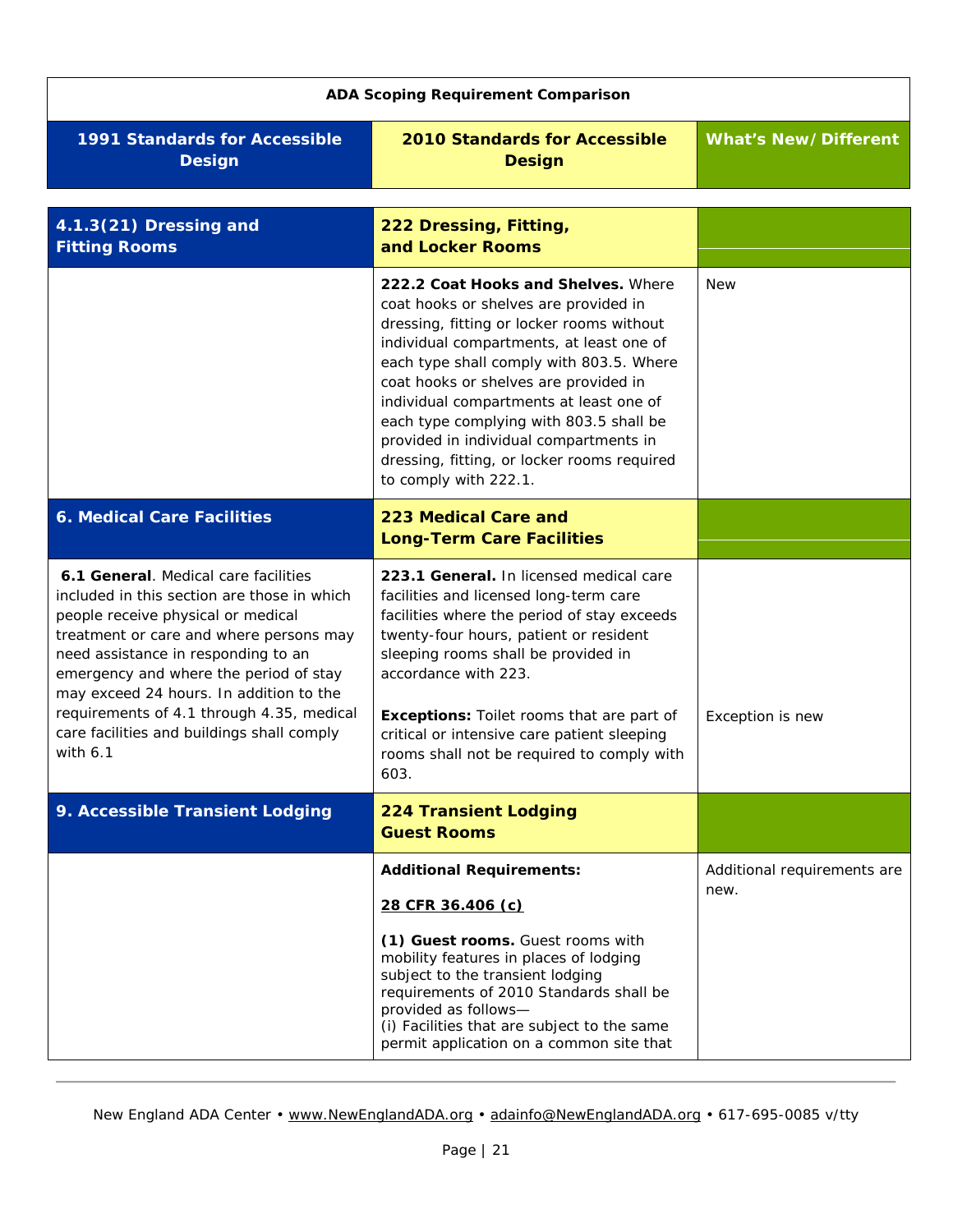| <b>ADA Scoping Requirement Comparison</b>             |                                                                                                                                                                                                                                                                                                                                                                                                                                                                                                                                                                                                                                                                                                                                                                                                                                                                                                                                                                                                                                                                                                                                                                                                                                                                                                                                                                                                                                                                                                                                                                                                                                                                                                                                                                                                                                                                                                                                                                                                 |                             |
|-------------------------------------------------------|-------------------------------------------------------------------------------------------------------------------------------------------------------------------------------------------------------------------------------------------------------------------------------------------------------------------------------------------------------------------------------------------------------------------------------------------------------------------------------------------------------------------------------------------------------------------------------------------------------------------------------------------------------------------------------------------------------------------------------------------------------------------------------------------------------------------------------------------------------------------------------------------------------------------------------------------------------------------------------------------------------------------------------------------------------------------------------------------------------------------------------------------------------------------------------------------------------------------------------------------------------------------------------------------------------------------------------------------------------------------------------------------------------------------------------------------------------------------------------------------------------------------------------------------------------------------------------------------------------------------------------------------------------------------------------------------------------------------------------------------------------------------------------------------------------------------------------------------------------------------------------------------------------------------------------------------------------------------------------------------------|-----------------------------|
| <b>1991 Standards for Accessible</b><br><b>Design</b> | <b>2010 Standards for Accessible</b><br><b>Design</b>                                                                                                                                                                                                                                                                                                                                                                                                                                                                                                                                                                                                                                                                                                                                                                                                                                                                                                                                                                                                                                                                                                                                                                                                                                                                                                                                                                                                                                                                                                                                                                                                                                                                                                                                                                                                                                                                                                                                           | <b>What's New/Different</b> |
|                                                       | each have 50 or fewer guest rooms may be<br>combined for the purposes of determining<br>the required number of accessible rooms<br>and type of accessible bathing facility in<br>accordance with table 224.2 to section<br>224.2 of the 2010 Standards.<br>(ii) Facilities with more than 50 guest<br>rooms shall be treated separately for the<br>purposes of determining the required<br>number of accessible rooms and type of<br>accessible bathing facility in accordance<br>with table 224.2 to section 224.2 of the<br>2010 Standards.<br>(2) Exception. Alterations to guest rooms<br>in places of lodging where the guest rooms<br>are not owned or substantially controlled<br>by the entity that owns, leases, or operates<br>the overall facility and the physical features<br>of the guest room interiors are controlled<br>by their individual owners are not required<br>to comply with § 36.402 or the alterations<br>requirements in section 224.1.1 of the<br>2010 Standards.<br>(3) Facilities with residential units and<br>transient lodging units. Residential<br>dwelling units that are designed and<br>constructed for residential use exclusively<br>are not subject to the transient lodging<br>standards.<br>28 CFR 35.151 (f) & 28 CFR 36.406(e):<br>Housing at a place of education.<br>Housing at a place of education that is<br>subject to this section shall comply with<br>the provisions of the 2010 Standards<br>applicable to transient lodging, including,<br>but not limited to, the requirements for<br>transient lodging quest rooms in sections<br>224 and 806 subject to the following<br>exceptions. For the purposes of the<br>application of this section, the term<br>"sleeping room" is intended to be used<br>interchangeably with the term "guest<br>room" as it is used in the transient lodging<br>standards.<br>(1) Kitchens within housing units<br>containing accessible sleeping rooms with<br>mobility features (including suites and |                             |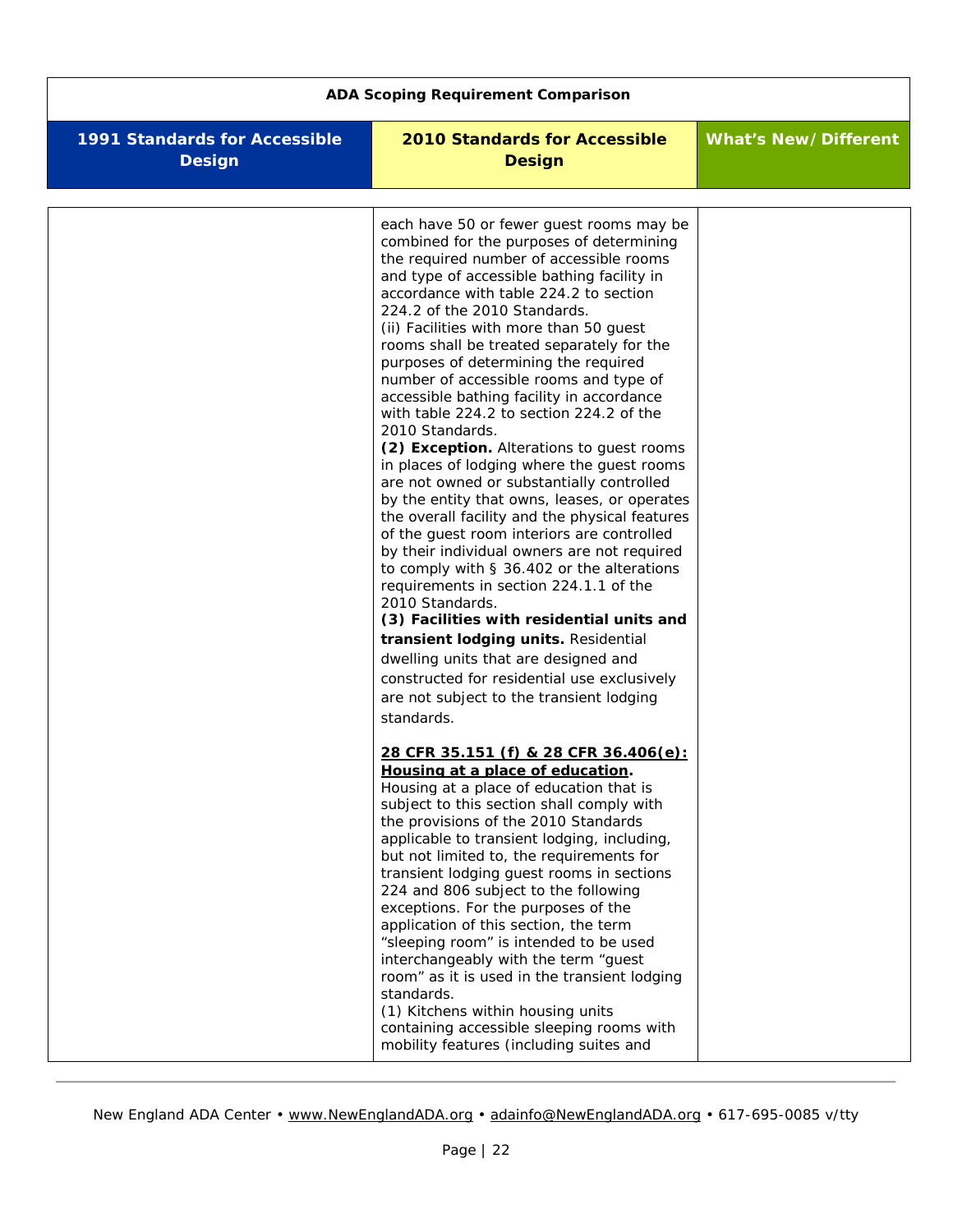<span id="page-22-1"></span><span id="page-22-0"></span>

| <b>ADA Scoping Requirement Comparison</b>                                                                                                                                                                                                                                                                                                                                                                                                                                               |                                                                                                                                                                                                                                                                                                                                                                                                                                                                                                                                                                                                                                                                                                                                                                                                                                                                                                                                                                                                         |                                                                                                                                                                                                                            |
|-----------------------------------------------------------------------------------------------------------------------------------------------------------------------------------------------------------------------------------------------------------------------------------------------------------------------------------------------------------------------------------------------------------------------------------------------------------------------------------------|---------------------------------------------------------------------------------------------------------------------------------------------------------------------------------------------------------------------------------------------------------------------------------------------------------------------------------------------------------------------------------------------------------------------------------------------------------------------------------------------------------------------------------------------------------------------------------------------------------------------------------------------------------------------------------------------------------------------------------------------------------------------------------------------------------------------------------------------------------------------------------------------------------------------------------------------------------------------------------------------------------|----------------------------------------------------------------------------------------------------------------------------------------------------------------------------------------------------------------------------|
| <b>1991 Standards for Accessible</b><br><b>Design</b>                                                                                                                                                                                                                                                                                                                                                                                                                                   | <b>2010 Standards for Accessible</b><br><b>Design</b>                                                                                                                                                                                                                                                                                                                                                                                                                                                                                                                                                                                                                                                                                                                                                                                                                                                                                                                                                   | <b>What's New/Different</b>                                                                                                                                                                                                |
|                                                                                                                                                                                                                                                                                                                                                                                                                                                                                         | clustered sleeping rooms) or on floors<br>containing accessible sleeping rooms with<br>mobility features shall provide turning<br>spaces that comply with section 809.2.2 of<br>the 2010 Standards and kitchen work<br>surfaces that comply with section 804.3 of<br>the 2010 Standards.<br>(2) Multi-bedroom housing units containing<br>accessible sleeping rooms with mobility<br>features shall have an accessible route<br>throughout the unit in accordance with<br>section 809.2 of the 2010 Standards.<br>(3) Apartments or townhouse facilities that<br>are provided by or on behalf of a place of<br>education, which are leased on a year-<br>round basis exclusively to graduate<br>students or faculty, and do not contain any<br>public use or common use areas available<br>for educational programming, are not<br>subject to the transient lodging standards<br>and shall comply with the requirements for<br>residential facilities in sections 233 and 809<br>of the 2010 Standards. |                                                                                                                                                                                                                            |
|                                                                                                                                                                                                                                                                                                                                                                                                                                                                                         | 224.3 Beds. In guest rooms having more<br>than 25 beds, 5 percent minimum of the<br>beds shall have clear floor space complying<br>with 806.2.3.                                                                                                                                                                                                                                                                                                                                                                                                                                                                                                                                                                                                                                                                                                                                                                                                                                                        | <b>New</b>                                                                                                                                                                                                                 |
| 9.2.2(8) Sleeping room accommodations<br>for persons with hearing impairments<br>required by 9.1 and complying with 9.3<br>shall be provided in the accessible sleeping<br>room or suite.<br>9.1.3 Sleeping Accommodations for<br>Persons with Hearing Impairments. In<br>addition to those accessible sleeping rooms<br>and suites required by 9.1.2, sleeping<br>rooms and suites that comply with 9.3<br>(Visual Alarms, Notification Devices, and<br>Telephones) shall be provided. | 224.4 Guest Rooms with<br><b>Communication Features. In transient</b><br>lodging facilities, guest rooms with<br>communication features complying with<br>806.3 shall be provided in accordance with<br>Table 224.4.                                                                                                                                                                                                                                                                                                                                                                                                                                                                                                                                                                                                                                                                                                                                                                                    | Changed: Communication<br>features no longer required<br>in all mobility accessible<br>guest rooms.<br>At least 1 but no more than<br>10% of guest rooms with<br>mobility features must<br>have communication<br>features. |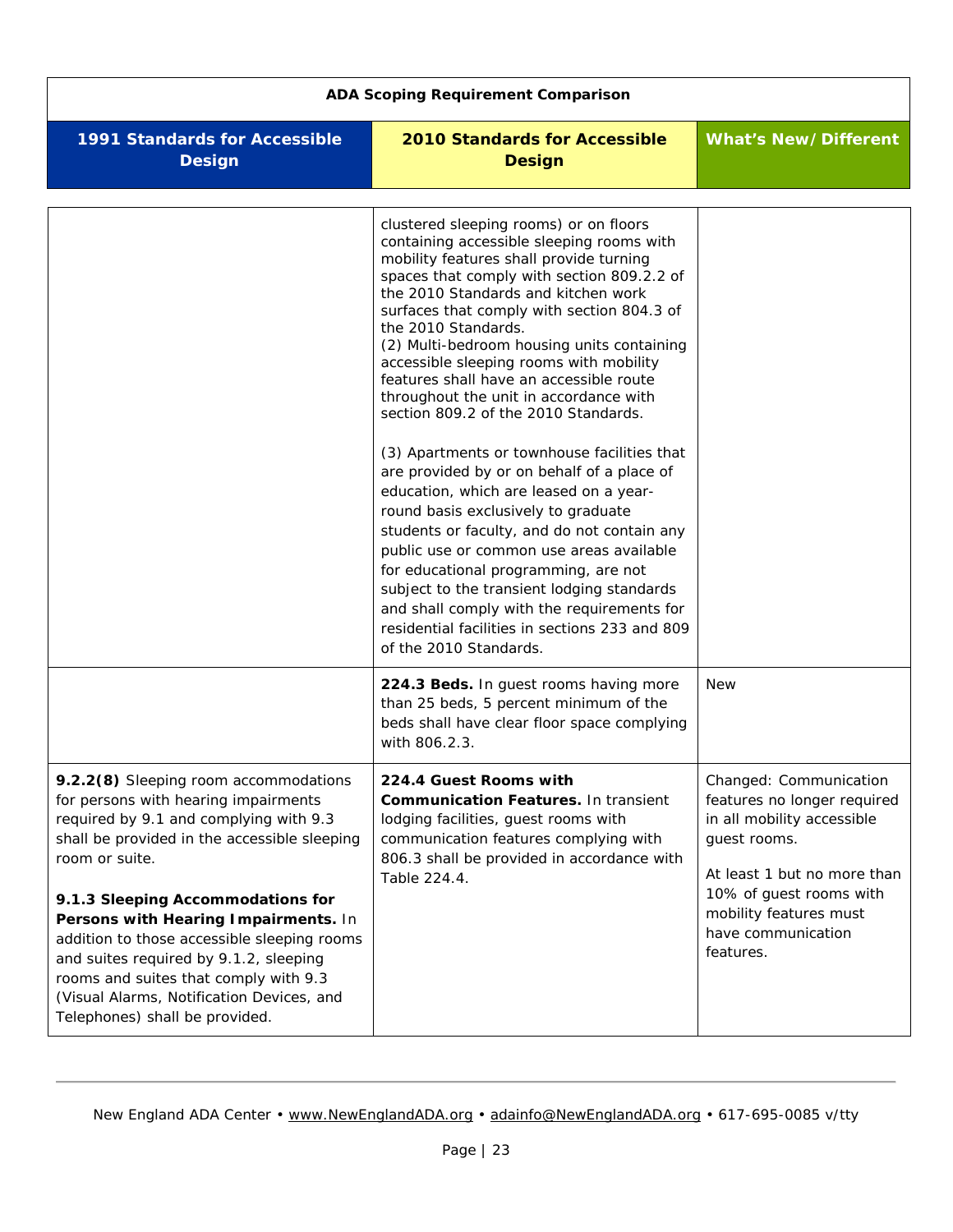<span id="page-23-5"></span><span id="page-23-4"></span><span id="page-23-3"></span><span id="page-23-2"></span><span id="page-23-1"></span><span id="page-23-0"></span>

| <b>ADA Scoping Requirement Comparison</b>                                                                                                                                                                                                                                                                                                                                                                                                             |                                                                                                                                                                                                                                                                                                                                                                                                                                                                                    |                                                                    |
|-------------------------------------------------------------------------------------------------------------------------------------------------------------------------------------------------------------------------------------------------------------------------------------------------------------------------------------------------------------------------------------------------------------------------------------------------------|------------------------------------------------------------------------------------------------------------------------------------------------------------------------------------------------------------------------------------------------------------------------------------------------------------------------------------------------------------------------------------------------------------------------------------------------------------------------------------|--------------------------------------------------------------------|
| 1991 Standards for Accessible<br><b>Design</b>                                                                                                                                                                                                                                                                                                                                                                                                        | <b>2010 Standards for Accessible</b><br><b>Design</b>                                                                                                                                                                                                                                                                                                                                                                                                                              | <b>What's New/Different</b>                                        |
|                                                                                                                                                                                                                                                                                                                                                                                                                                                       | 225 Storage                                                                                                                                                                                                                                                                                                                                                                                                                                                                        |                                                                    |
|                                                                                                                                                                                                                                                                                                                                                                                                                                                       | 225.2.1 Lockers. Where lockers are<br>provided, at least 5 percent, but no fewer<br>than one of each type, shall comply with<br>811.                                                                                                                                                                                                                                                                                                                                               | <b>New</b>                                                         |
|                                                                                                                                                                                                                                                                                                                                                                                                                                                       | 225.3.1 Dispersion. Individual self-<br>service storage spaces shall be dispersed<br>throughout the various classes of spaces<br>provided. Where more classes of spaces<br>are provided than the number required to<br>be accessible, the number of spaces shall<br>not be required to exceed that required by<br>Table 225.3. Self-service storage spaces<br>complying with Table 225.3 shall not be<br>required to be dispersed among buildings<br>in a multi-building facility. | <b>New</b>                                                         |
| <b>7 Business and Mercantile</b>                                                                                                                                                                                                                                                                                                                                                                                                                      | <b>227 Sales and Service</b>                                                                                                                                                                                                                                                                                                                                                                                                                                                       |                                                                    |
| 7.3 Check-out Aisles<br>Exception: In alterations, at least one<br>check-out aisle shall be accessible in<br>facilities under 5000 square feet of selling<br>space. In facilities of 5000 or more square<br>feet of selling space, at least one of each<br>design of check-out aisle shall be made<br>accessible when altered until the number of<br>accessible check-out aisles of each design<br>equals the number required in new<br>construction. | 227.2.1 Altered Check-Out Aisles.<br>Where check-out aisles are altered, at least<br>one of each check-out aisle serving each<br>function shall comply with 904.3 until the<br>number of check-out aisles complies with<br>227.2.                                                                                                                                                                                                                                                  | Change: 5000 square feet<br>no longer taken into<br>consideration. |
|                                                                                                                                                                                                                                                                                                                                                                                                                                                       | 227.5 Queues and Waiting Lines.<br>Queues and waiting lines servicing<br>counters or check-out aisles required to<br>comply with 904.3 or 904.4 shall comply<br>with 403.                                                                                                                                                                                                                                                                                                          | <b>New</b>                                                         |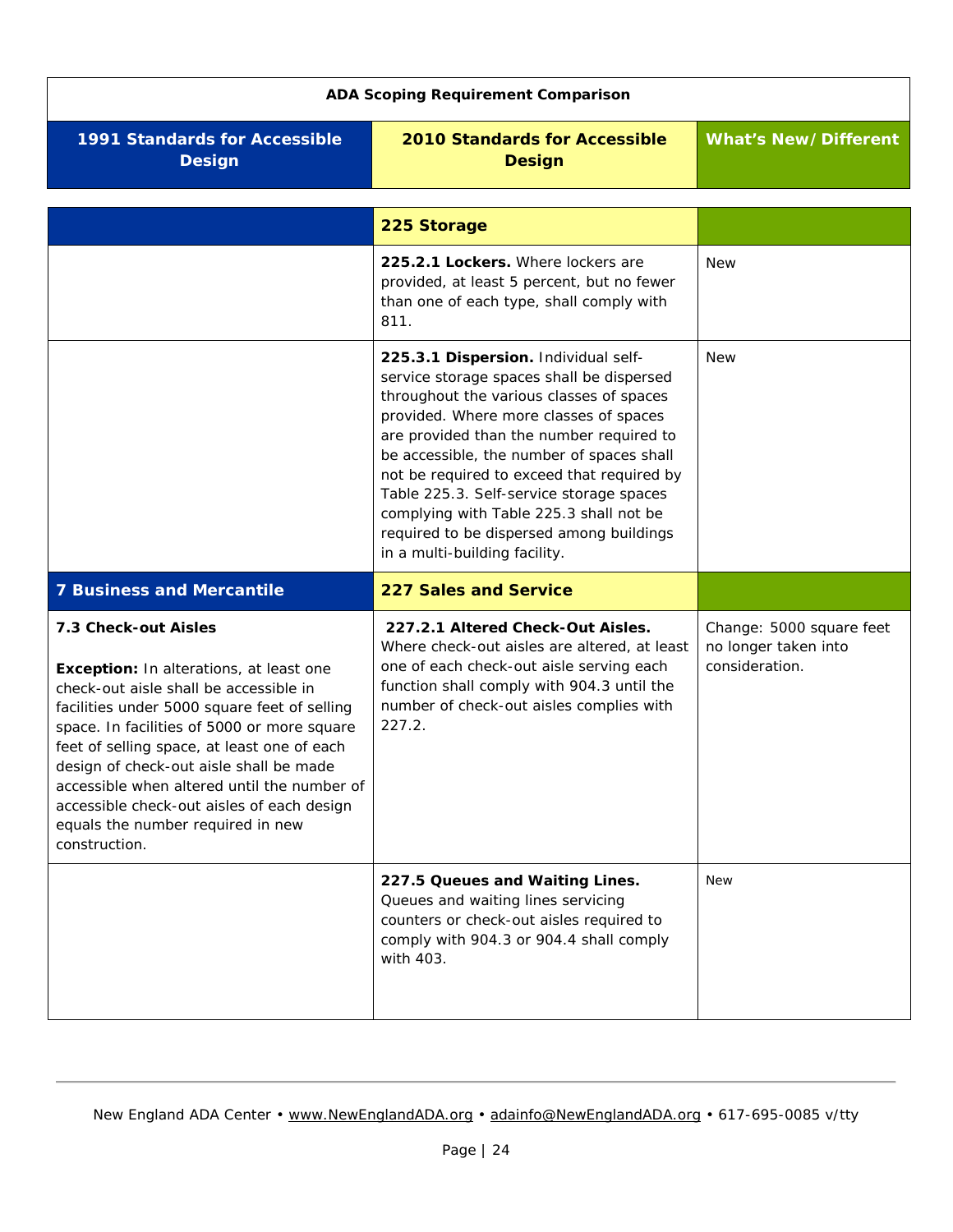<span id="page-24-3"></span><span id="page-24-2"></span><span id="page-24-1"></span><span id="page-24-0"></span>

| <b>ADA Scoping Requirement Comparison</b>             |                                                                                                                                                                                                                                                                                                                                                                                                                                              |                             |
|-------------------------------------------------------|----------------------------------------------------------------------------------------------------------------------------------------------------------------------------------------------------------------------------------------------------------------------------------------------------------------------------------------------------------------------------------------------------------------------------------------------|-----------------------------|
| <b>1991 Standards for Accessible</b><br><b>Design</b> | <b>2010 Standards for Accessible</b><br><b>Design</b>                                                                                                                                                                                                                                                                                                                                                                                        | <b>What's New/Different</b> |
|                                                       | 228 Depository, Vending Machines,<br><b>Change Machines, Mail Boxes</b><br>and Fuel Dispensers                                                                                                                                                                                                                                                                                                                                               |                             |
|                                                       | 228.2 Mail Boxes. Where mail boxes are<br>provided in an interior location, at least 5<br>percent, but no fewer than one, of each<br>type shall comply with 309. In residential<br>facilities, where mail boxes are provided for<br>each residential dwelling unit, mail boxes<br>complying with 309 shall be provided for<br>each residential dwelling unit required to<br>provide mobility features complying with<br>809.2 through 809.4. | <b>New</b>                  |
| 4.1.3(6) Windows                                      | 229 Windows                                                                                                                                                                                                                                                                                                                                                                                                                                  |                             |
| (6) Windows: (Reserved).                              | 229.1 General. Where glazed openings<br>are provided in accessible rooms or spaces<br>for operation by occupants, at least one<br>opening shall comply with 309. Each glazed<br>opening required by an administrative<br>authority to be operable shall comply with<br>309.<br><b>Exceptions:</b><br>1. Glazed openings in residential dwelling<br>units required to comply with 809 shall not                                               | <b>New</b>                  |
|                                                       | be required to comply with 229.<br>2. Glazed openings in guest rooms<br>required to provide communication<br>features and in guest rooms required to<br>comply with 206.5.3 shall not be required<br>to comply with 229.                                                                                                                                                                                                                     |                             |
|                                                       | 230 Two-Way Communication<br><b>Systems</b>                                                                                                                                                                                                                                                                                                                                                                                                  |                             |
|                                                       | 230.1 General. Where a two-way<br>communication system is provided to gain<br>admittance to a building or facility or to<br>restricted areas within a building or facility,                                                                                                                                                                                                                                                                  | <b>New</b>                  |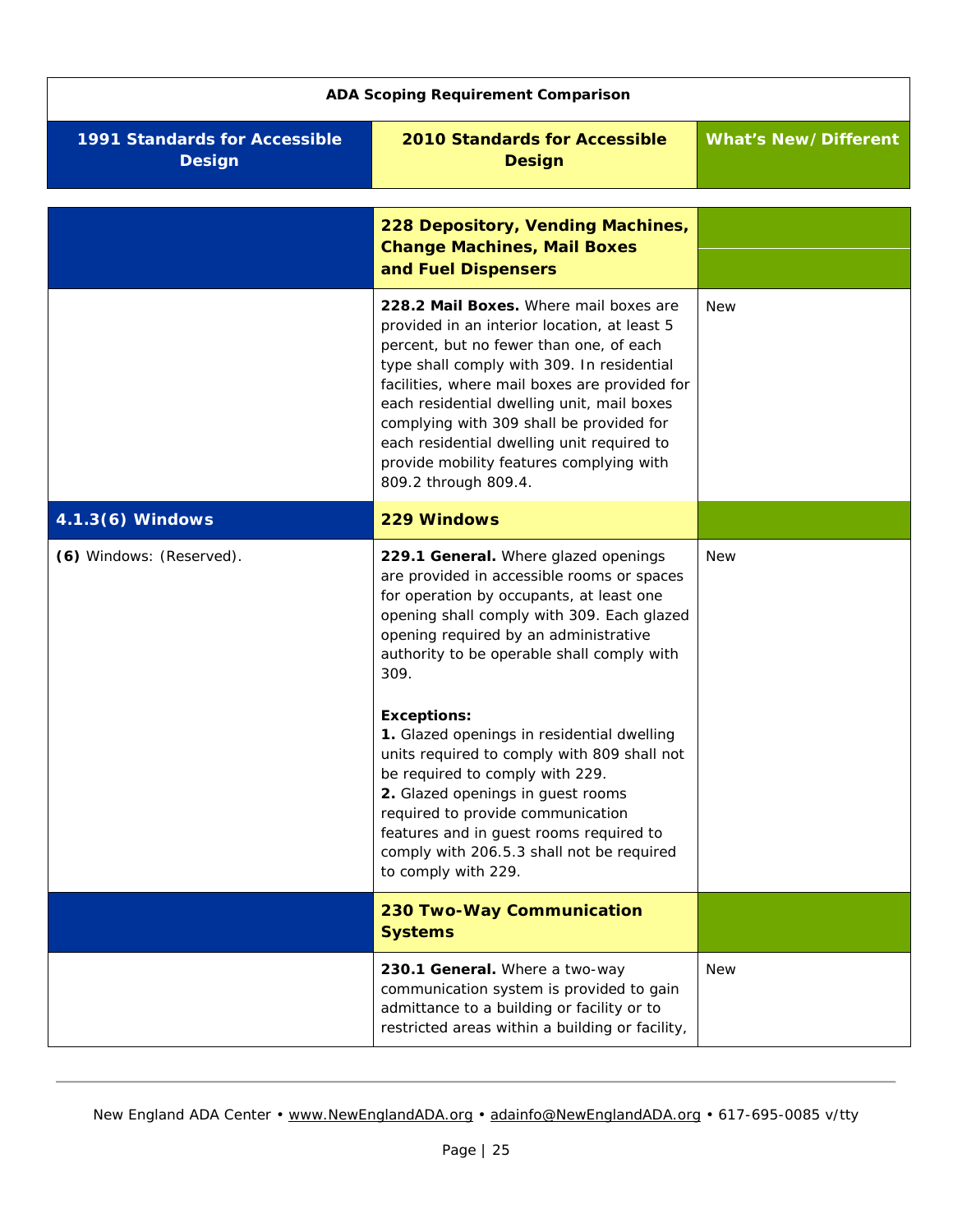<span id="page-25-2"></span><span id="page-25-1"></span><span id="page-25-0"></span>

| <b>ADA Scoping Requirement Comparison</b>      |                                                                                                                                                                                                                                                                                                                                                                                                                                                                                                                                                                                                                                                                                                                                                                                                                         |                                     |  |
|------------------------------------------------|-------------------------------------------------------------------------------------------------------------------------------------------------------------------------------------------------------------------------------------------------------------------------------------------------------------------------------------------------------------------------------------------------------------------------------------------------------------------------------------------------------------------------------------------------------------------------------------------------------------------------------------------------------------------------------------------------------------------------------------------------------------------------------------------------------------------------|-------------------------------------|--|
| 1991 Standards for Accessible<br><b>Design</b> | <b>2010 Standards for Accessible</b><br><b>Design</b>                                                                                                                                                                                                                                                                                                                                                                                                                                                                                                                                                                                                                                                                                                                                                                   | <b>What's New/Different</b>         |  |
|                                                | the system shall comply with 708.                                                                                                                                                                                                                                                                                                                                                                                                                                                                                                                                                                                                                                                                                                                                                                                       |                                     |  |
|                                                | <b>231 Judicial Facilities</b>                                                                                                                                                                                                                                                                                                                                                                                                                                                                                                                                                                                                                                                                                                                                                                                          | <b>New</b>                          |  |
|                                                | 232 Detention and<br><b>Correctional Facilities</b>                                                                                                                                                                                                                                                                                                                                                                                                                                                                                                                                                                                                                                                                                                                                                                     | <b>New</b>                          |  |
|                                                | <b>Additional Requirements:</b><br>28 CFR 35.151 (k).<br>Detention and correctional facilities.<br>(1) New construction of jails, prisons, and<br>other detention and correctional facilities<br>shall comply with the 2010 Standards<br>except that public entities shall provide<br>accessible mobility features complying with<br>section 807.2 of the 2010 Standards for a<br>minimum of 3%, but no fewer than one, of<br>the total number of cells in a facility Cells<br>with mobility features shall be provided in<br>each classification.                                                                                                                                                                                                                                                                      | Additional requirements are<br>new. |  |
|                                                | <b>233 Residential Facilities</b>                                                                                                                                                                                                                                                                                                                                                                                                                                                                                                                                                                                                                                                                                                                                                                                       | <b>New</b>                          |  |
|                                                | <b>Additional Requirements:</b><br>28 CFR 35.151 (e) & 28 CFR<br>$36.406(d)$ :<br>Social service center establishments.<br>Group homes, halfway houses, shelters, or<br>similar social service center establishments<br>that provide either temporary sleeping<br>accommodations or residential dwelling<br>units that are subject to this section shall<br>comply with the provisions of the 2010<br>Standards applicable to residential<br>facilities, including, but not limited to, the<br>provisions in sections 233 and 809.<br>(1) In sleeping rooms with more than 25<br>beds covered by this section, a minimum of<br>5% of the beds shall have clear floor space<br>complying with section 806.2.3 of the 2010<br>Standards.<br>(2) Facilities with more than 50 beds<br>covered by this section that provide | Additional requirements are<br>new. |  |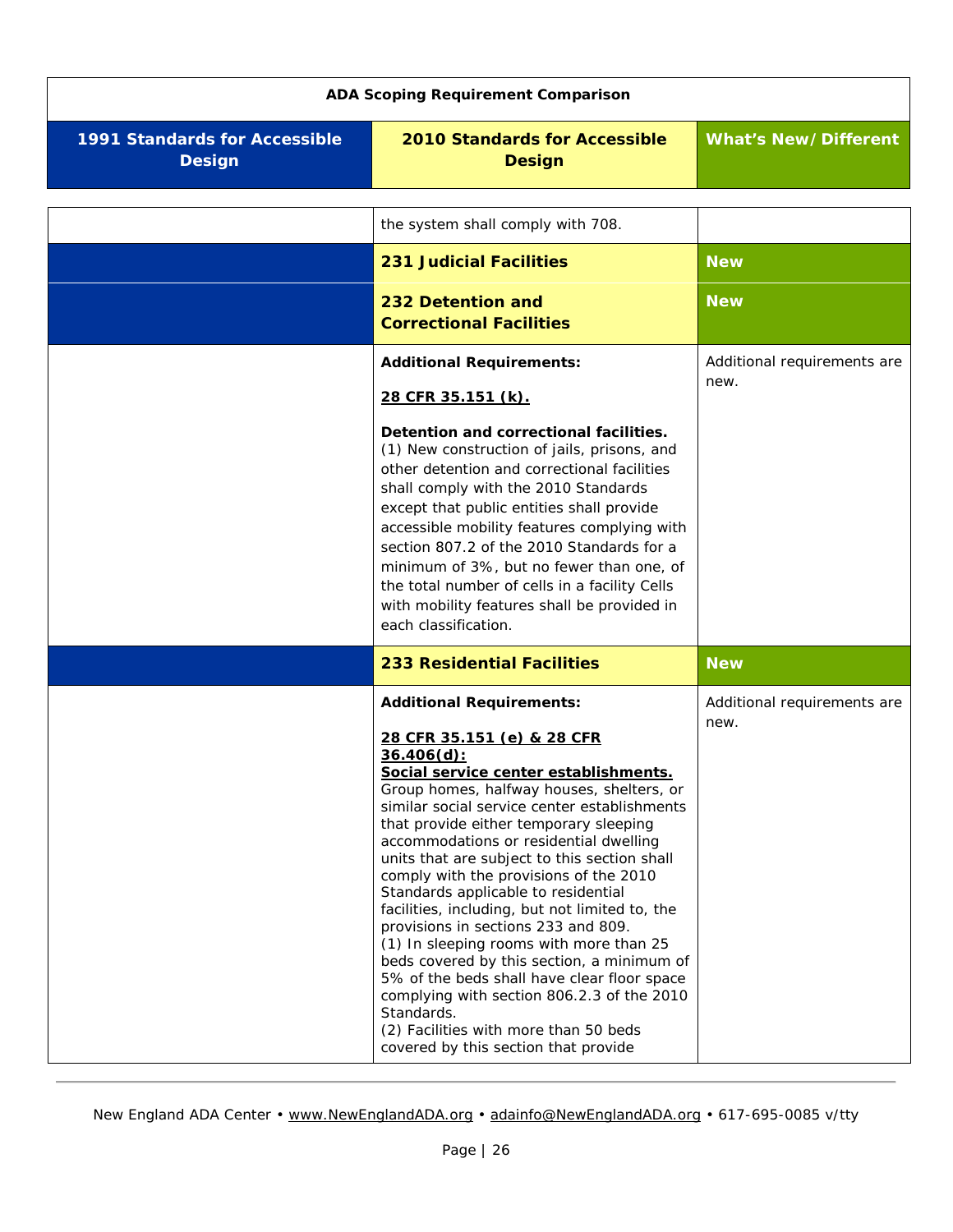| <b>ADA Scoping Requirement Comparison</b>             |                                                                                                                                                                                                                                                                                                                                                                                                                                                                                                                                                                                                                                                                                                                                                                                                                                                                                                                                                                                                                                                                                                                                                                                                                                                                                                                                                                                                                                                                                                                                                                                                                                                                                                                                                                                                                                                                                                                                                                                                                                                                                |                             |  |
|-------------------------------------------------------|--------------------------------------------------------------------------------------------------------------------------------------------------------------------------------------------------------------------------------------------------------------------------------------------------------------------------------------------------------------------------------------------------------------------------------------------------------------------------------------------------------------------------------------------------------------------------------------------------------------------------------------------------------------------------------------------------------------------------------------------------------------------------------------------------------------------------------------------------------------------------------------------------------------------------------------------------------------------------------------------------------------------------------------------------------------------------------------------------------------------------------------------------------------------------------------------------------------------------------------------------------------------------------------------------------------------------------------------------------------------------------------------------------------------------------------------------------------------------------------------------------------------------------------------------------------------------------------------------------------------------------------------------------------------------------------------------------------------------------------------------------------------------------------------------------------------------------------------------------------------------------------------------------------------------------------------------------------------------------------------------------------------------------------------------------------------------------|-----------------------------|--|
| <b>1991 Standards for Accessible</b><br><b>Design</b> | <b>2010 Standards for Accessible</b><br><b>Design</b>                                                                                                                                                                                                                                                                                                                                                                                                                                                                                                                                                                                                                                                                                                                                                                                                                                                                                                                                                                                                                                                                                                                                                                                                                                                                                                                                                                                                                                                                                                                                                                                                                                                                                                                                                                                                                                                                                                                                                                                                                          | <b>What's New/Different</b> |  |
|                                                       | common use bathing facilities shall provide<br>at least one roll-in shower with a seat that<br>complies with the relevant provisions of<br>section 608 of the 2010 Standards.<br>Transfer-type showers are not permitted in<br>lieu of a roll-in shower with a seat, and the<br>exceptions in sections 608.3 and 608.4 for<br>residential dwelling units are not permitted.<br>When separate shower facilities are<br>provided for men and for women, at least<br>one roll-in shower shall be provided for<br>each group.<br>28 CFR 35.151 (f) & 28 CFR 36.406(e):<br>Housing at a place of education.<br>Housing at a place of education that is<br>subject to this section shall comply with<br>the provisions of the 2010 Standards<br>applicable to transient lodging, including,<br>but not limited to, the requirements for<br>transient lodging guest rooms in sections<br>224 and 806 subject to the following<br>exceptions. For the purposes of the<br>application of this section, the term<br>"sleeping room" is intended to be used<br>interchangeably with the term "guest<br>room" as it is used in the transient lodging<br>standards.<br>(1) Kitchens within housing units<br>containing accessible sleeping rooms with<br>mobility features (including suites and<br>clustered sleeping rooms) or on floors<br>containing accessible sleeping rooms with<br>mobility features shall provide turning<br>spaces that comply with section 809.2.2 of<br>the 2010 Standards and kitchen work<br>surfaces that comply with section 804.3 of<br>the 2010 Standards.<br>(2) Multi-bedroom housing units containing<br>accessible sleeping rooms with mobility<br>features shall have an accessible route<br>throughout the unit in accordance with<br>section 809.2 of the 2010 Standards.<br>(3) Apartments or townhouse facilities that<br>are provided by or on behalf of a place of<br>education, which are leased on a year-<br>round basis exclusively to graduate<br>students or faculty, and do not contain any<br>public use or common use areas available |                             |  |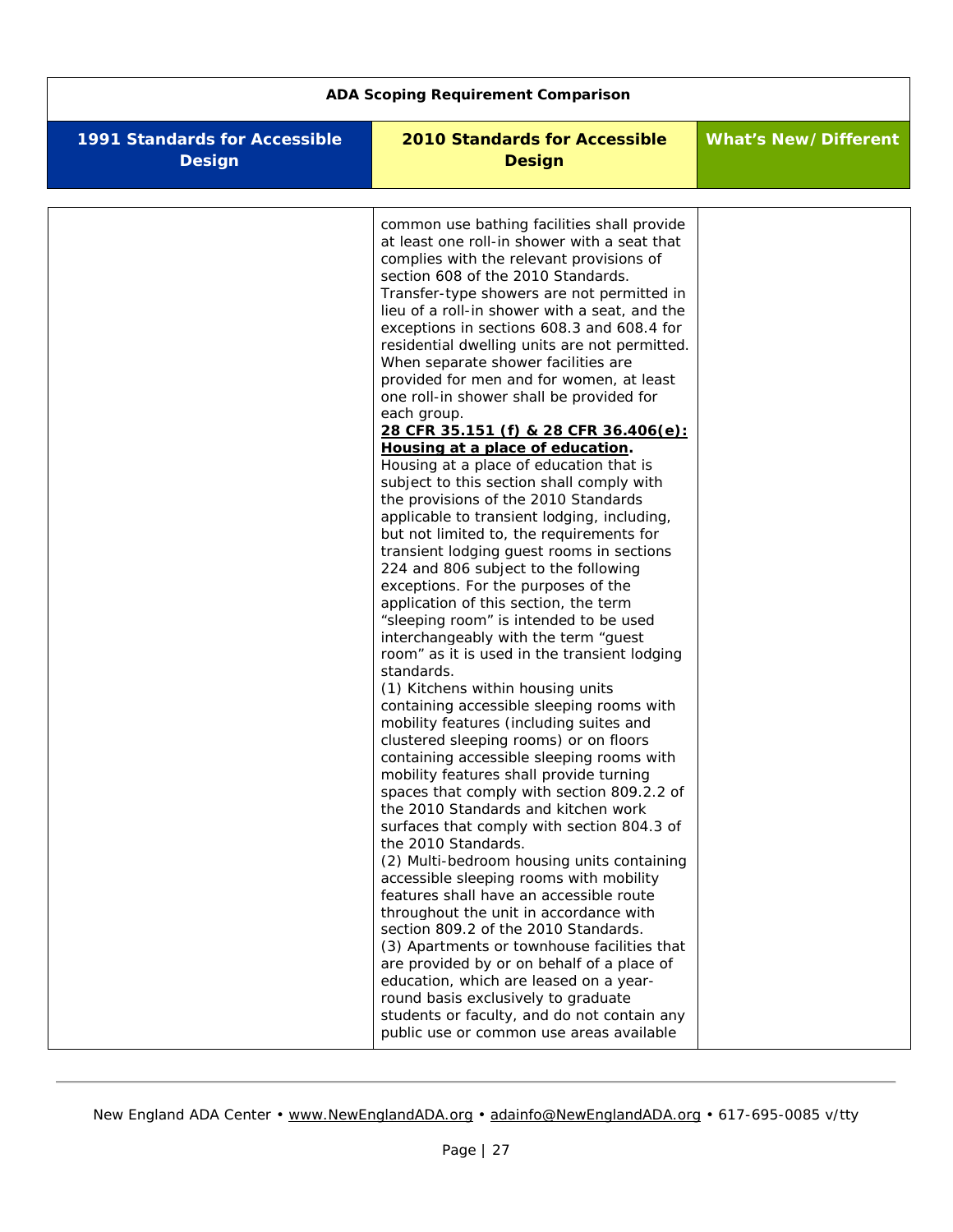<span id="page-27-5"></span><span id="page-27-4"></span><span id="page-27-3"></span><span id="page-27-2"></span><span id="page-27-1"></span><span id="page-27-0"></span>

| <b>ADA Scoping Requirement Comparison</b>      |                                                                                                                                                                                                                                                                                                                                                                                                                                                                                                                                                                                                                                                                                                                                                                                                                                                                                                                                                                                                                                                                                          |                             |  |
|------------------------------------------------|------------------------------------------------------------------------------------------------------------------------------------------------------------------------------------------------------------------------------------------------------------------------------------------------------------------------------------------------------------------------------------------------------------------------------------------------------------------------------------------------------------------------------------------------------------------------------------------------------------------------------------------------------------------------------------------------------------------------------------------------------------------------------------------------------------------------------------------------------------------------------------------------------------------------------------------------------------------------------------------------------------------------------------------------------------------------------------------|-----------------------------|--|
| 1991 Standards for Accessible<br><b>Design</b> | 2010 Standards for Accessible<br><b>Design</b>                                                                                                                                                                                                                                                                                                                                                                                                                                                                                                                                                                                                                                                                                                                                                                                                                                                                                                                                                                                                                                           | <b>What's New/Different</b> |  |
|                                                | for educational programming, are not<br>subject to the transient lodging standards<br>and shall comply with the requirements for<br>residential facilities in sections 233 and 809<br>of the 2010 Standards.<br>28 CFR 35.151 (j):<br>Facilities with residential dwelling units for<br>sale to individual owners.<br>(1) Residential dwelling units designed<br>and constructed or altered by public<br>entities that will be offered for sale to<br>individuals shall comply with the<br>requirements for residential facilities in<br>the 2010 Standards, including sections<br>233 and 809.<br>(2) The requirements of paragraph (1)<br>also apply to housing programs that<br>are operated by public entities where<br>design and construction of particular<br>residential dwelling units take place<br>only after a specific buyer has been<br>identified. In such programs, the<br>covered entity must provide the units<br>that comply with the requirements for<br>accessible features to those pre-<br>identified buyers with disabilities who<br>have requested such a unit. |                             |  |
|                                                | <b>234 Recreation Facilities</b>                                                                                                                                                                                                                                                                                                                                                                                                                                                                                                                                                                                                                                                                                                                                                                                                                                                                                                                                                                                                                                                         | <b>New</b>                  |  |
|                                                | <b>235 Recreation Boating Facilities</b>                                                                                                                                                                                                                                                                                                                                                                                                                                                                                                                                                                                                                                                                                                                                                                                                                                                                                                                                                                                                                                                 | <b>New</b>                  |  |
|                                                | <b>236 Exercise Machines</b><br>and Equipment                                                                                                                                                                                                                                                                                                                                                                                                                                                                                                                                                                                                                                                                                                                                                                                                                                                                                                                                                                                                                                            | <b>New</b>                  |  |
|                                                | 237 Fishing Piers and Platforms                                                                                                                                                                                                                                                                                                                                                                                                                                                                                                                                                                                                                                                                                                                                                                                                                                                                                                                                                                                                                                                          | <b>New</b>                  |  |
|                                                | <b>238 Golf Facilities</b>                                                                                                                                                                                                                                                                                                                                                                                                                                                                                                                                                                                                                                                                                                                                                                                                                                                                                                                                                                                                                                                               | <b>New</b>                  |  |
|                                                | <b>239 Miniature Golf Facilities</b>                                                                                                                                                                                                                                                                                                                                                                                                                                                                                                                                                                                                                                                                                                                                                                                                                                                                                                                                                                                                                                                     | <b>New</b>                  |  |